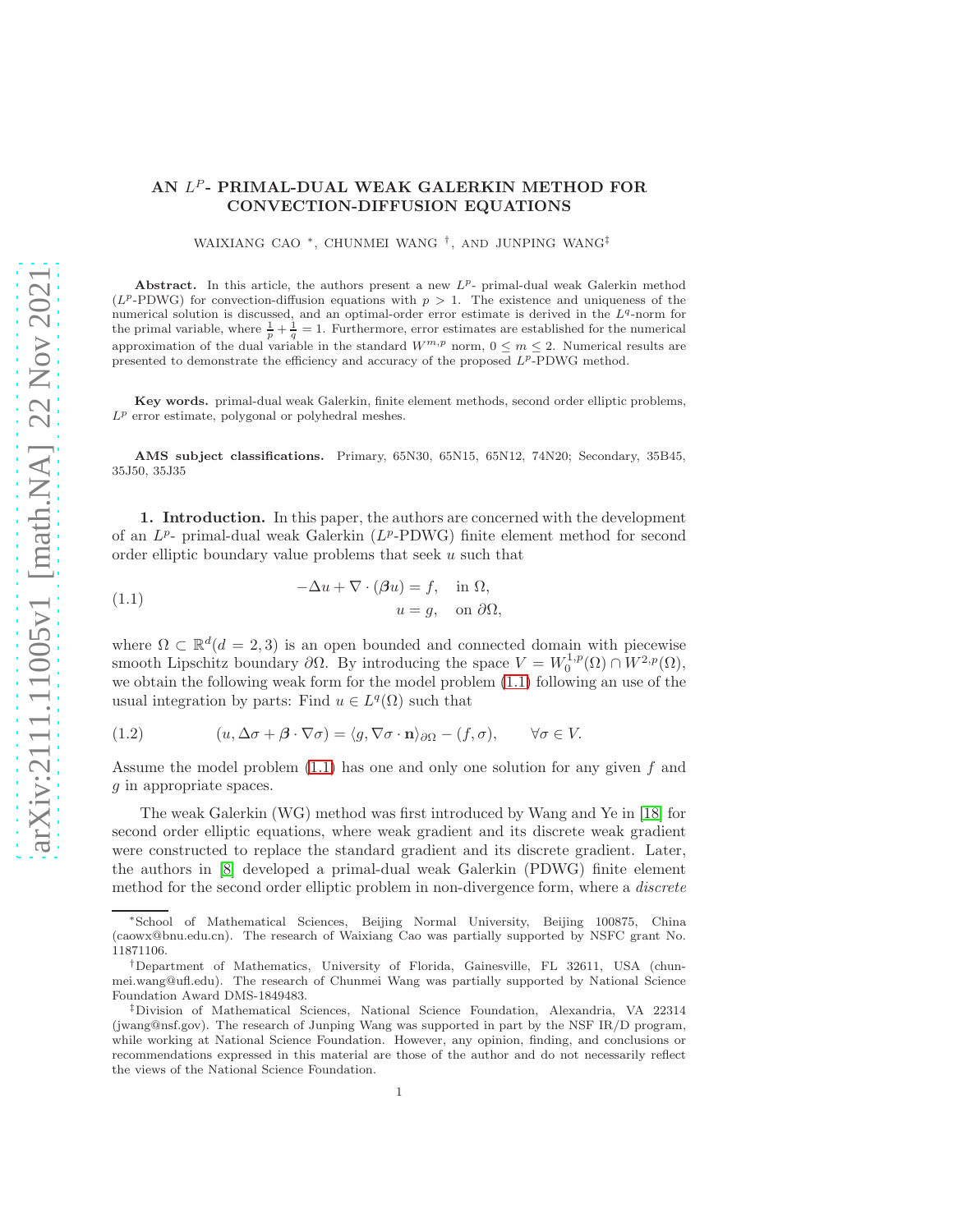weak Hessian operator in the weak formulation of the model PDEs was designed. This PDWG algorithm can be characterized as a constrained  $L^2$  optimization problem with constraints given by the weak formulation of the model PDEs weakly defined on each element. In the past several years, many theoretical a priori error estimates for weak Galerkin methods have been established in  $L^2$  and discrete  $H^m$ ,  $m = 1, 2$  norms. Readers are referred to [\[12,](#page-21-1) [13,](#page-21-2) [14,](#page-21-3) [18,](#page-21-0) [19,](#page-21-4) [6,](#page-20-1) [16,](#page-21-5) [7,](#page-20-2) [15,](#page-21-6) [9,](#page-20-3) [10,](#page-21-7) [11\]](#page-21-8) for an incomplete list of references.

The purpose of this paper is to present an  $L^p$ - primal-dual weak Galerkin method for the problem [\(1.1\)](#page-0-0), and establish a general  $L^q$  and  $L^p$  theory for the numerical method. To our best knowledge, there is one existing result in the  $L^p$  (1 < p <  $\infty$ ) error estimate for the mixed finite element method developed by Duran [\[3\]](#page-20-4) for second order elliptic problems in  $\mathbb{R}^2$ , but no results in  $L^p$  are known for the weak Galerkin finite element methods in the literature. Different from the method in [\[8\]](#page-20-0), our numerical scheme is based on the weak formulation [\(1.2\)](#page-0-1) together with a weak version of the dual operator applied to the test functions. The new PDWG method can be characterized as a constrained  $L^p$  optimization problem with constraints that satisfy the PDE weakly on each element, which extends the idea of  $L^2$  minimization problem in  $[8]$  to a more general  $L^p$  setting.

To conclude this section, we point out that our theory for the  $L^p$  primal-dual weak Gelerkin finite element method is based on the assumption that the solution to the following adjoint problem

(1.3) 
$$
-\Delta \varphi - \beta \cdot \nabla \varphi = \chi, \quad \text{in } \Omega, \varphi = 0, \quad \text{on } \partial \Omega,
$$

is  $W^{2,p}$ -regular in the sense that it has a unique solution in  $W_0^{1,p}(\Omega) \cap W^{2,p}(\Omega)$  and the solution satisfies

$$
\|\varphi\|_{2,p} \leq C \|\chi\|_{0,p}.
$$

Under this assumption, we shall derive an optimal order error estimate in the standard  $L^q$  norm for the primal variable u and the standard  $W^{m,p}$ ,  $0 \leq m \leq 1$  norms for the dual variable. Numerical experiments demonstrate that our error estimate for the primal variable is optimal; i.e., the error bound is sharp.

The rest of this paper is organized as follows. In Section [2,](#page-1-0) we briefly review the weak differential operators and their discrete versions. In Section [3,](#page-2-0) the primaldual weak Galerkin scheme is introduced for the model problem  $(1.1)$  based on  $L^p$ theory. Section [4](#page-4-0) is devoted to the establishment of the solution existence, uniqueness and stability. In Section [5,](#page-7-0) we derive an error equations for our numerical methods, which is of essential importance in our later error estimates. Section [6](#page-8-0) and Section [7](#page-12-0) establish error estimates for the primal variable in  $L<sup>q</sup>$  norms and for the dual variable in  $W^{m,p}, 0 \leq m \leq 1$  norms, respectively. Finally, a series of numerical examples are presented in Section [8](#page-14-0) to verify the mathematical convergence theory.

<span id="page-1-0"></span>2. Weak Differential Operators. The Laplacian and the gradient are the principle differential operators used in the weak formulation [\(1.2\)](#page-0-1) for the second order elliptic model problem [\(1.1\)](#page-0-0). This section gives a brief discussion of the weak Laplacian and gradient operators as well as their discrete analogies [\[5\]](#page-20-5).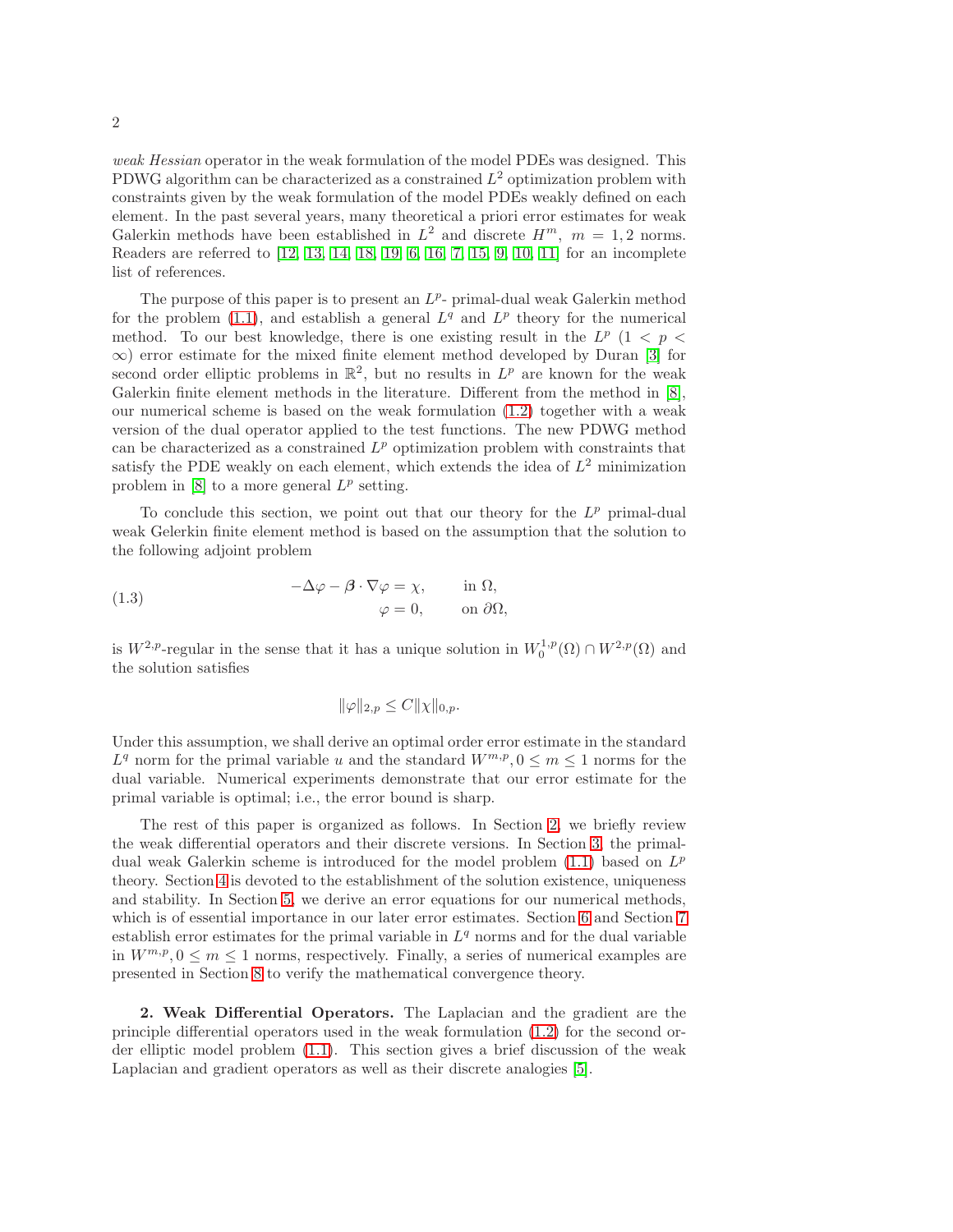Let T be a polygonal or polyhedral domain with boundary  $\partial T$ . A weak function on T refers to a triplet  $\sigma = {\sigma_0, \sigma_b, \sigma_n}$  such that  $\sigma_0 \in L^p(T)$ ,  $\sigma_b \in L^p(\partial T)$ , and  $\sigma_n \in L^p(\partial T)$ . The first and second components  $\sigma_0$  and  $\sigma_b$  can be identified as the value of  $\sigma$  in the interior and on the boundary of T. The third component  $\sigma_n$  is meant to represent the value of  $\nabla \sigma \cdot \mathbf{n}$  on the boundary of the element T. Note that  $\sigma_b$  and  $\sigma_n$  might be totally independent of the trace of  $\sigma_0$  and  $\nabla \sigma_0 \cdot \mathbf{n}$  on  $\partial T$ , respectively. Denote by  $W(T)$  the space of all scalar-valued weak functions on T; i.e.,

$$
(2.1) \qquad \mathcal{W}(T) = \{ \sigma = \{ \sigma_0, \sigma_b, \sigma_n \} : \sigma_0 \in L^p(T), \sigma_b \in L^p(\partial T), \sigma_n \in L^p(\partial T) \}.
$$

The weak Laplacian operator, denoted by  $\Delta_w$ , is defined as a linear functional in  $W^{2,q}(T)$  such that

$$
(\Delta_w \sigma, w)_T = (\sigma_0, \Delta w)_T - \langle \sigma_b, \nabla w \cdot \mathbf{n} \rangle_{\partial T} + \langle \sigma_n, w \rangle_{\partial T},
$$

for all  $w \in W^{2,q}(T)$ .

Denote by  $P_r(T)$  the space of all polynomials on T with degree no more than r. A discrete analogy of  $\Delta_w \sigma$  for  $\sigma \in \mathcal{W}(T)$  is defined as the unique polynomial  $\Delta_{w,r,T}\sigma \in P_r(T)$  satisfying

<span id="page-2-1"></span>
$$
(2.2) \qquad (\Delta_{w,r,T}\sigma,w)_T = (\sigma_0,\Delta w)_T - \langle \sigma_b, \nabla w \cdot \mathbf{n} \rangle_{\partial T} + \langle \sigma_n, w \rangle_{\partial T}, \quad \forall w \in P_r(T).
$$

For smooth  $\sigma_0$  such that  $\sigma_0 \in W^{2,p}(T)$ , we have from the integration by parts

<span id="page-2-3"></span>(2.3) 
$$
(\Delta_{w,r,T}\sigma,w)_T = (\Delta \sigma_0,w)_T + \langle \sigma_0 - \sigma_b, \nabla w \cdot \mathbf{n} \rangle_{\partial T} - \langle \nabla \sigma_0 \cdot \mathbf{n} - \sigma_n, w \rangle_{\partial T},
$$

for all  $w \in P_r(T)$ . Similarly, the discrete weak gradient operator is defined as the unique polynomial  $\nabla_{w,r,T}\sigma \in [P_r(T)]^d$  satisfying

<span id="page-2-2"></span>(2.4) 
$$
(\nabla_{w,r,T}\sigma,\varphi)_T = -(\sigma_0,\nabla\cdot\varphi)_T + \langle \sigma_b,\varphi\cdot\mathbf{n} \rangle_{\partial T}, \quad \forall \varphi \in [P_r(T)]^d.
$$

When  $\sigma_0 \in W^{1,p}(T)$ , the following identify holds true:

<span id="page-2-4"></span>(2.5) 
$$
(\nabla_{w,r,T}\sigma,\varphi)_T = (\nabla \sigma_0,\varphi)_T + \langle \sigma_b - \sigma_0, \varphi \cdot \mathbf{n} \rangle_{\partial T},
$$

<span id="page-2-0"></span>for all  $\varphi \in [P_r(T)]^d$ .

**3. Numerical Algorithm.** Denote by  $\mathcal{T}_h$  a partition of the domain  $\Omega$  into polygons in 2D or polyhedra in 3D which is shape regular in the sense described in [\[18\]](#page-21-0). Denote by  $\mathcal{E}_h$  the set of all edges or flat faces in  $\mathcal{T}_h$  and  $\mathcal{E}_h^0 = \mathcal{E}_h \setminus \partial\Omega$  the set of all interior edges or flat faces. Denote by  $h_T$  the meshsize of  $T \in \mathcal{T}_h$  and  $h = \max_{T \in \mathcal{T}_h} h_T$ the meshsize for the partition  $\mathcal{T}_h$ .

For any given integer  $k \geq 1$ , denote by  $W_k(T)$  the local discrete space of the weak functions defined by

$$
W_k(T) = \{ \{\sigma_0, \sigma_b, \sigma_n\} : \sigma_0 \in P_k(T), \sigma_b \in P_k(e), \sigma_n \in P_{k-1}(e), e \subset \partial T \}.
$$

Patching  $W_k(T)$  over all the elements  $T \in \mathcal{T}_h$  through a common value of  $\sigma_b$  and  $\sigma_n$ on the interior interface  $\mathcal{E}_h^0$  yields a weak finite element space  $W_h$ :

<span id="page-2-5"></span>
$$
(3.1) \t Wh = \{ \{\sigma_0, \sigma_b, \sigma_n\} : \{\sigma_0, \sigma_b, \sigma_n\} |_{T} \in W_k(T), \forall T \in \mathcal{T}_h \}.
$$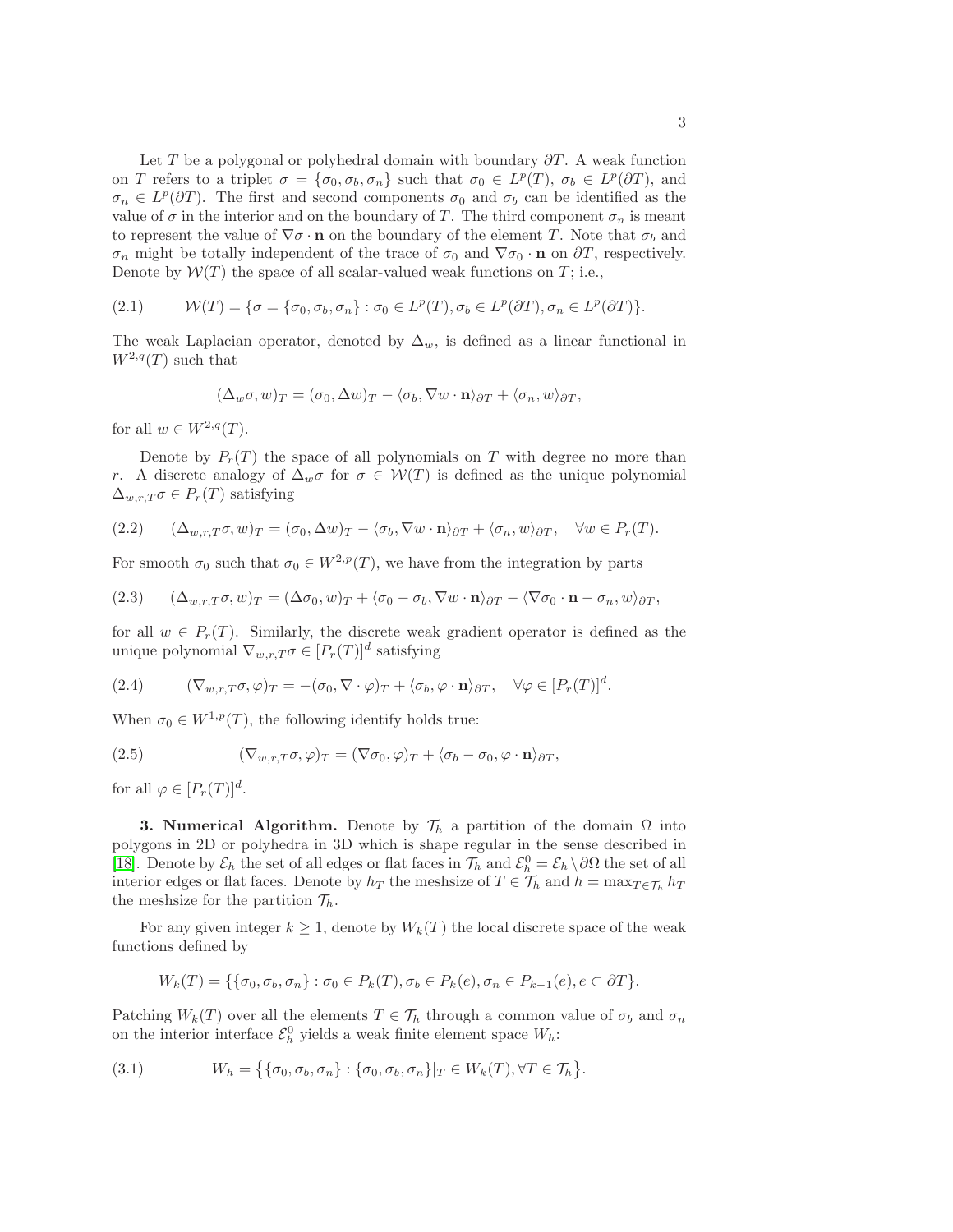Note that  $\sigma_n$  has two values  $\sigma_n^L$  and  $\sigma_n^R$  on each interior interface  $e = \partial T_L \cap \partial T_R \in \mathcal{E}_h^0$ as seen from the two elements  $T_L$  and  $T_R$ , and they must satisfy  $\sigma_n^L + \sigma_n^R = 0$ . Denote by  $W_h^0$  the subspace of  $W_h$  with homogeneous boundary condition; i.e.,

<span id="page-3-3"></span>
$$
W_h^0 = \{ \{\sigma_0, \sigma_b, \sigma_n\} : \{\sigma_0, \sigma_b, \sigma_n\} |_{T} \in W_h, \sigma_b |_{\partial \Omega} = 0, \ \forall e \in \partial T, T \in \mathcal{T}_h \}.
$$

Denote by  $M_h$  the finite element space consisting of piecewise polynomials of degree s where  $s = k - 1$ ; i.e.,

(3.2) 
$$
M_h = \{w : w|_T \in P_s(T), \forall T \in \mathcal{T}_h\}.
$$

We emphasize that both the weak gradient and the weak Laplacian operators are defined by using piecewise polynomials of degree  $s = k - 1$ . For purely diffusive equations, one may assume the value of  $s = k - 2$ .

For simplicity of notation and without confusion, for any  $\sigma \in W_h$ , denote by  $\Delta_w \sigma$ and  $\nabla_w \sigma$  the discrete weak Laplacian  $\Delta_{w,s,T} \sigma$  and discrete weak gradient  $\nabla_{w,s,T} \sigma$ computed by  $(2.2)$  and  $(2.4)$  on each element T, respectively; i.e.,

$$
(\Delta_w \sigma)|_T = \Delta_{w,s,T}(\sigma|_T), \quad (\nabla_w \sigma)|_T = \nabla_{w,s,T}(\sigma|_T), \ s = k - 1.
$$

For any  $\sigma, \lambda \in W_h$  and  $u \in M_h$ , we introduce the following forms

<span id="page-3-2"></span>(3.3) 
$$
s(\lambda, \sigma) = \sum_{T \in \mathcal{T}_h} s_T(\lambda, \sigma),
$$

<span id="page-3-1"></span>(3.4) 
$$
b(u, \lambda) = \sum_{T \in \mathcal{T}_h} b_T(u, \lambda),
$$

where

$$
s_T(\lambda, \sigma) = h_T^{1-2p} \int_{\partial T} |\lambda_0 - \lambda_b|^{p-1} sgn(\lambda_0 - \lambda_b) (\sigma_0 - \sigma_b) ds
$$
  
+ 
$$
h_T^{1-p} \int_{\partial T} |\nabla \lambda_0 \cdot \mathbf{n} - \lambda_n|^{p-1} sgn(\nabla \lambda_0 \cdot \mathbf{n} - \lambda_n) (\nabla \sigma_0 \cdot \mathbf{n} - \sigma_n) ds
$$
  

$$
b_T(u, \lambda) = (u, -\beta \cdot \nabla_w \lambda - \Delta_w \lambda)_T.
$$

The numerical scheme for the second order elliptic model problem [\(1.1\)](#page-0-0) based on the variational formulation [\(1.2\)](#page-0-1) can be stated as follows:

PRIMAL-DUAL WEAK GALERKIN ALGORITHM 3.1. Find  $(u_h; \lambda_h) \in M_h \times W_h^0$ , such that

<span id="page-3-0"></span>(3.5) 
$$
s(\lambda_h, \sigma) + b(u_h, \sigma) = (f, \sigma_0) - \langle g, \sigma_n \rangle_{\partial \Omega}, \qquad \forall \sigma \in W_h^0,
$$

(3.6) 
$$
b(v, \lambda_h) = 0, \qquad \forall v \in M_h.
$$

In next section, we shall study the solution existence and uniqueness for the primal-dual weak Galerkin finite element algorithm [\(3.5\)](#page-3-0)-[\(3.6\)](#page-3-0). For simplicity of analysis, we assume constant value for the convection term  $\beta$  on each element  $T \in \mathcal{T}_h$  in the rest of the paper.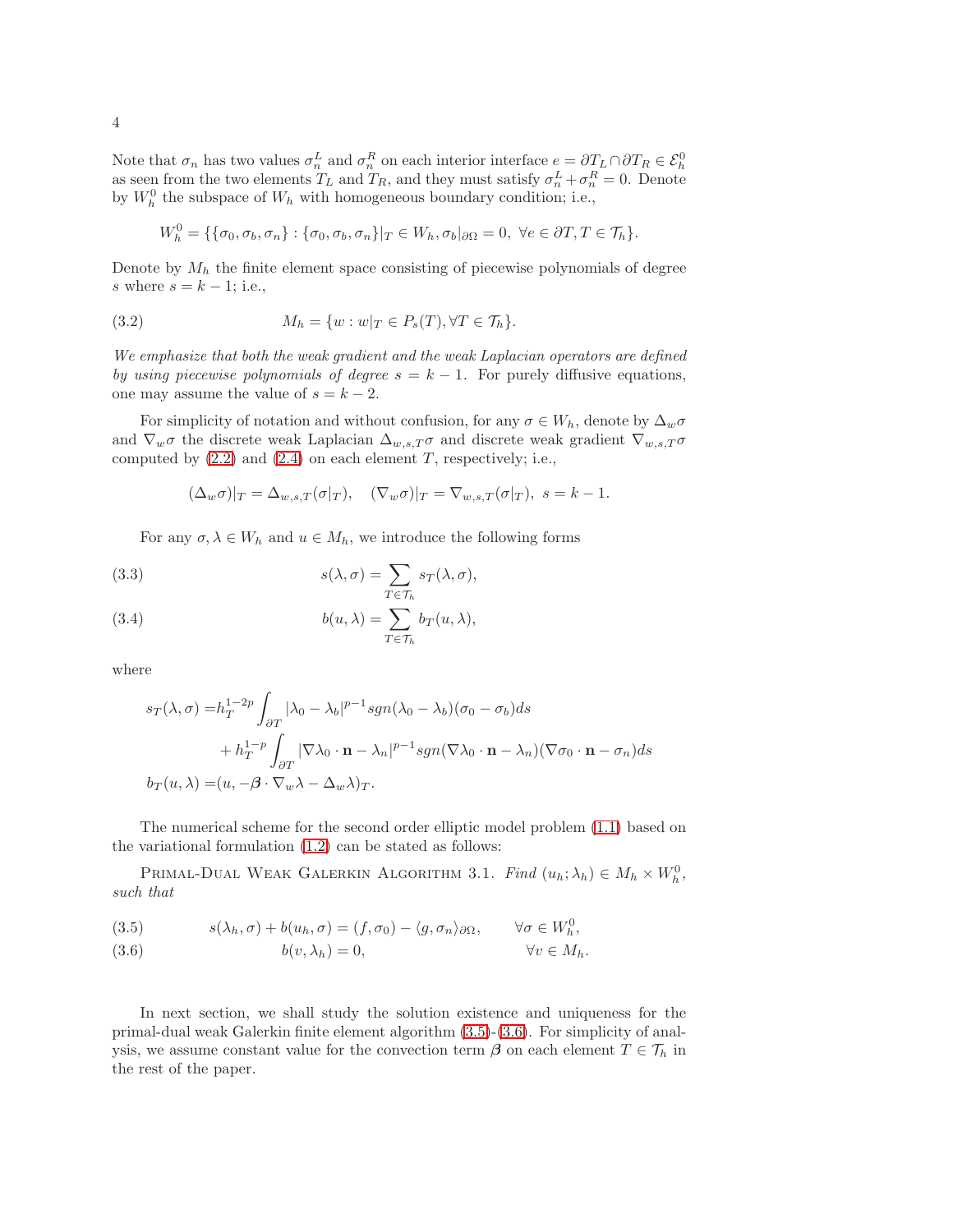<span id="page-4-0"></span>4. Solution Existence and Uniqueness. Denote by  $Q_0$  the  $L^2$  projection operator onto  $P_k(T)$  for each element T. For each edge or face  $e \subset \partial T$ , denote by  $Q_b$ and  $Q_n$  the  $L^2$  projection operators onto  $P_k(e)$  and  $P_{k-1}(e)$ , respectively. For any  $w \in W^{2,p}(\Omega)$ , define by  $Q_h w$  the  $L^2$  projection onto the weak finite element space  $W_h$  such that on each element  $T$ ,

<span id="page-4-1"></span>
$$
Q_h w = \{Q_0 w, Q_b w, Q_n (\nabla w \cdot \mathbf{n})\}.
$$

Denote by  $\mathcal{Q}_h$  the  $L^2$  projection onto the finite element space  $M_h$ .

LEMMA 4.1. [\[5\]](#page-20-5) The  $L^2$  projection operators  $Q_h$  and  $\mathcal{Q}_h$  satisfy the following commutative properties:

(4.1) 
$$
\Delta_w(Q_h w) = Q_h(\Delta w), \qquad w \in W^{2,p}(T),
$$

(4.2)  $\nabla_w(Q_h v) = Q_h(\nabla v), \qquad v \in W^{1,p}(T).$ 

To show the existence of solutions, we consider the functional

$$
J(\sigma, v) := \frac{1}{p}s(\sigma, \sigma) + b(v, \sigma) - (F, \sigma),
$$

where  $(F, \sigma) = (f, \sigma_0) - \langle g, \sigma_n \rangle_{\partial \Omega}$  and  $p > 1$ . If  $(u_h; \lambda_h) \in M_h \times W_h^0$  is the solution of  $(3.5)-(3.6)$  $(3.5)-(3.6)$ , then we have from  $(3.6)$ 

$$
J(\lambda_h, v) = \frac{1}{p}s(\lambda_h, \lambda_h) - (F, \lambda_h) = J(\lambda_h, u_h), \quad \forall v \in M_h.
$$

On the other hand, the equation [\(3.5\)](#page-3-0) indicates that  $\partial_{\sigma}J(\lambda_h, u_h)(\sigma) = 0$  for all  $\sigma \in$  $W_h^0$ , where  $\partial_{\sigma}J(\lambda_h, u_h)(\sigma)$  is the Gateaux partial derivative at  $\lambda_h$  in the direction of σ. It follows that  $\lambda_h$  is a global minimizer of the functional  $\sigma \to J(\sigma, u_h)$ ; i.e.,

$$
J(\lambda_h, u_h) \leq J(\sigma, u_h), \qquad \forall \sigma \in W_h^0.
$$

Consequently,

(4.3) 
$$
J(\lambda_h, v) \leq J(\lambda_h, u_h) \leq J(\sigma, u_h), \qquad \forall v \in M_h, \sigma \in W_h^0.
$$

The above inequality implies that the solution  $(u_h; \lambda_h)$  is a saddle point of the functional  $J(\cdot, \cdot)$ . Thus, [\(3.5\)](#page-3-0)-[\(3.6\)](#page-3-0) can be formulated as the following min-max problem: Find  $u_h \in M_h$  and  $\lambda_h \in W_h^0$  such that

$$
(\lambda_h, u_h) = \arg\min_{\sigma \in W_h^0} \max_{v \in M_h} J(\sigma, v).
$$

As a convex minimization problem, the above problem has a solution so that there must be a solution  $(u_h; \lambda_h)$  satisfying [\(3.5\)](#page-3-0)-[\(3.6\)](#page-3-0).

The rest of this section is devoted to a discussion of the uniqueness of the numerical solution  $(u_h; \lambda_h)$ .

THEOREM 4.2. The numerical scheme  $(3.5)-(3.6)$  $(3.5)-(3.6)$  has one and only one solution  $(u_h; \lambda_h)$  in the finite element space  $M_h \times W_h^0$ .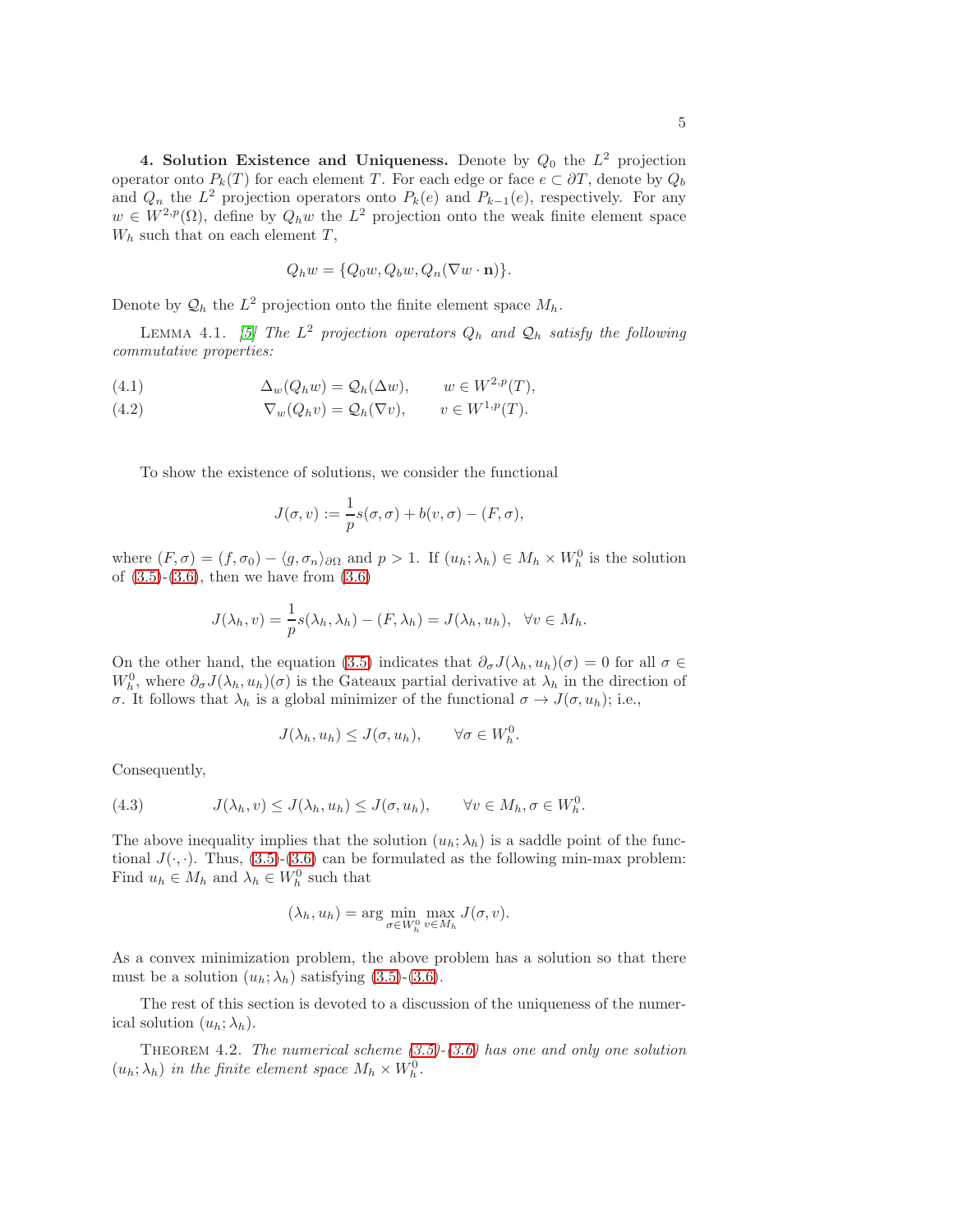*Proof.* Let  $(u_h^{(1)})$  $\lambda_h^{(1)}$ ;  $\lambda_h^{(1)}$  $\binom{1}{h}$  and  $\binom{u^{(2)}_h}{h}$  $_{h}^{(2)};\lambda _{h}^{(2)}$  $\binom{2}{h}$  be two solutions of  $(3.5)-(3.6)$  $(3.5)-(3.6)$ . Denote

$$
\epsilon_h = \lambda_h^{(1)} - \lambda_h^{(2)} = {\epsilon_0, \epsilon_b, \epsilon_n}, \ \ e_h = u_h^{(1)} - u_h^{(2)}
$$

.

For any constants  $\theta_1, \theta_2$ , we choose  $\sigma = \theta_1 \lambda_h^{(1)} + \theta_2 \lambda_h^{(2)}$  $\binom{1}{h}$  in [\(3.5\)](#page-3-0) and use [\(3.6\)](#page-3-0) to obtain

<span id="page-5-0"></span>
$$
s(\lambda_h^{(1)}, \theta_1 \lambda_h^{(1)} + \theta_2 \lambda_h^{(2)}) - s(\lambda_h^{(2)}, \theta_1 \lambda_h^{(1)} + \theta_2 \lambda_h^{(2)}) = 0.
$$

In particular, by taking  $(\theta_1, \theta_2) = (1, 0), (0, 1)$ , we have

(4.4) 
$$
s(\lambda_h^{(1)}, \lambda_h^{(1)}) = s(\lambda_h^{(2)}, \lambda_h^{(1)}), \quad s(\lambda_h^{(2)}, \lambda_h^{(2)}) = s(\lambda_h^{(1)}, \lambda_h^{(2)}),
$$

which yields, together with Young's inequality  $|AB| \leq \frac{|A|^p}{p} + \frac{|B|^q}{q}$  $\frac{p_1}{q}$ , that

$$
s(\lambda_h^{(1)},\lambda_h^{(1)}) \le \frac{s(\lambda_h^{(2)},\lambda_h^{(2)})}{q} + \frac{s(\lambda_h^{(1)},\lambda_h^{(1)})}{p}, \ \ s(\lambda_h^{(2)},\lambda_h^{(2)}) \le \frac{s(\lambda_h^{(1)},\lambda_h^{(1)})}{q} + \frac{s(\lambda_h^{(2)},\lambda_h^{(2)})}{p},
$$

which yields

(4.5) 
$$
s(\lambda_h^{(1)}, \lambda_h^{(1)}) = s(\lambda_h^{(2)}, \lambda_h^{(2)}).
$$

On the other hand, for any two real numbers  $A, B$ , there holds

<span id="page-5-1"></span>
$$
\left|\frac{A+B}{2}\right|^p \le (|A|^p + |B|^p)/2,
$$

and the equality holds true if and only if  $A = B$ . It follows that

<span id="page-5-2"></span>
$$
(4.6) \t s(\frac{\lambda_h^{(1)} + \lambda_h^{(2)}}{2}, \frac{\lambda_h^{(1)} + \lambda_h^{(2)}}{2}) \leq \frac{1}{2} \big( s(\lambda_h^{(1)}, \lambda_h^{(1)}) + s(\lambda_h^{(2)}, \lambda_h^{(2)}) \big) = s(\lambda_h^{(1)}, \lambda_h^{(1)}).
$$

By [\(4.4\)](#page-5-0)-[\(4.5\)](#page-5-1) and Young's inequality,

$$
s(\lambda_h^{(1)}, \lambda_h^{(1)}) = \frac{1}{2} \left( s(\lambda_h^{(1)}, \lambda_h^{(1)}) + s(\lambda_h^{(1)}, \lambda_h^{(2)}) \right) = s(\lambda_h^{(1)}, \frac{\lambda_h^{(1)} + \lambda_h^{(2)}}{2})
$$
  

$$
\leq \frac{1}{q} s(\lambda_h^{(1)}, \lambda_h^{(1)}) + \frac{1}{p} s(\frac{\lambda_h^{(1)} + \lambda_h^{(2)}}{2}, \frac{\lambda_h^{(1)} + \lambda_h^{(2)}}{2}),
$$

which indicates that

$$
s(\lambda_h^{(1)},\lambda_h^{(1)}) \le s(\frac{\lambda_h^{(1)} + \lambda_h^{(2)}}{2},\frac{\lambda_h^{(1)} + \lambda_h^{(2)}}{2}).
$$

In light of [\(4.6\)](#page-5-2), we easily obtain that

$$
s(\frac{\lambda_h^{(1)} + \lambda_h^{(2)}}{2}, \frac{\lambda_h^{(1)} + \lambda_h^{(2)}}{2}) = s(\lambda_h^{(1)}, \lambda_h^{(1)}) = s(\lambda_h^{(2)}, \lambda_h^{(2)}).
$$

The above equality holds true if and only if

$$
\lambda_0^{(1)} - \lambda_b^{(1)} = \lambda_0^{(2)} - \lambda_b^{(2)}, \text{ on } \partial T,
$$
  

$$
\nabla \lambda_0^{(1)} \cdot \mathbf{n} - \lambda_n^{(1)} = \nabla \lambda_0^{(2)} \cdot \mathbf{n} - \lambda_n^{(2)}, \text{ on } \partial T,
$$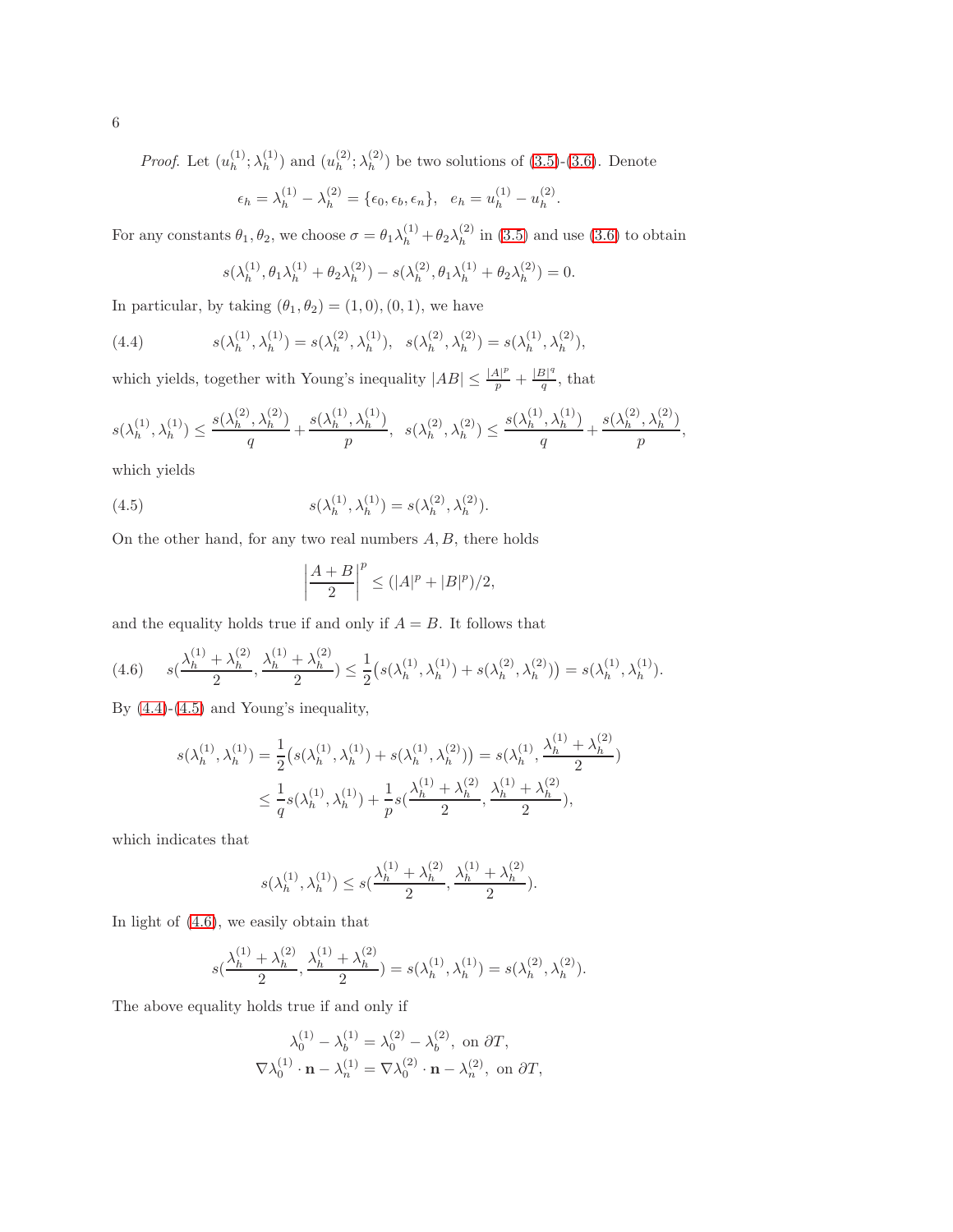or equivalently,

(4.7) 
$$
\epsilon_0 = \epsilon_b, \text{ on } \partial T,
$$

$$
\nabla \epsilon_0 \cdot \mathbf{n} = \epsilon_n, \text{ on } \partial T.
$$

Let  $(u_h^{(1)}$  $\lambda_h^{(1)}$ ;  $\lambda_h^{(1)}$  $\binom{1}{h}$  and  $\binom{u^{(2)}_h}{h}$  $\chi_h^{(2)}$ ;  $\lambda_h^{(2)}$  $\binom{2}{h}$  be two solutions of [\(3.5\)](#page-3-0)-[\(3.6\)](#page-3-0). We have from [\(3.6\)](#page-3-0) that  $b(v, \epsilon_h) = 0$ . Using [\(2.3\)](#page-2-3) and [\(2.5\)](#page-2-4), we have

<span id="page-6-0"></span>
$$
0 = b(v, \epsilon_h)
$$
  
=  $\sum_{T \in \mathcal{T}_h} (v, -\boldsymbol{\beta} \cdot \nabla_w \epsilon_h - \Delta_w \epsilon_h)_T$   
=  $\sum_{T \in \mathcal{T}_h} -(\nabla \epsilon_0, \boldsymbol{\beta} v)_T - \langle \epsilon_b - \epsilon_0, \boldsymbol{\beta} v \cdot \mathbf{n} \rangle_{\partial T}$   
-  $(\Delta \epsilon_0, v) - \langle \epsilon_0 - \epsilon_b, \nabla v \cdot \mathbf{n} \rangle_{\partial T} + \langle \nabla \epsilon_0 \cdot \mathbf{n} - \epsilon_n, v \rangle_{\partial T}$   
=  $\sum_{T \in \mathcal{T}_h} (-\boldsymbol{\beta} \cdot \nabla \epsilon_0 - \Delta \epsilon_0, v)_T,$ 

where we used [\(4.7\)](#page-6-0) -[\(4.8\)](#page-6-0), which gives  $-\beta \cdot \nabla \epsilon_0 - \Delta \epsilon_0 = 0$  on each  $T \in \mathcal{T}_h$ . Together with [\(4.7\)](#page-6-0) -[\(4.8\)](#page-6-0), we arrive at  $-\beta \cdot \nabla \epsilon_0 - \Delta \epsilon_0 = 0$  in  $\Omega$ , with the boundary condition  $\epsilon_0 = 0$  on  $\partial\Omega$  due to the fact that  $(4.7)$  and  $\epsilon_h \in W_h^0$ . Therefore, we obtain  $\epsilon_0 = 0$  in Ω. Furthermore, we have  $\epsilon_b = 0$  and  $\epsilon_n = 0$ , which leads to  $\lambda_h^{(1)} = \lambda_h^{(2)}$  $h^{(2)}$ .

We next show  $e_h = 0$ . To this end, using  $\lambda_h^{(1)} = \lambda_h^{(2)}$  $h^{(2)}$  and the equation [\(3.5\)](#page-3-0) we obtain

$$
b(e_h, \sigma) = s(\lambda_h^{(1)}, \sigma) - s(\lambda_h^{(2)}, \sigma) + b(e_h, \sigma) = 0, \quad \forall \sigma \in W_h^0,
$$

which, together with the definition of the weak Laplacian  $\Delta_w$  and the weak gradient  $\nabla_w$ , yields

$$
0 = b(e_h, \sigma) = \sum_{T \in \mathcal{T}_h} (e_h, -\beta \cdot \nabla_w \sigma - \Delta_w \sigma)_T
$$
  
\n
$$
= \sum_{T \in \mathcal{T}_h} (\nabla \cdot (\beta e_h) - \Delta e_h, \sigma_0)_T
$$
  
\n
$$
+ \sum_{T \in \mathcal{T}_h} \langle \sigma_b, \nabla e_h \cdot \mathbf{n} \rangle_{\partial T} - \langle \sigma_n, e_h \rangle_{\partial T} - \langle e_h, \beta \cdot \mathbf{n} \sigma_b \rangle_{\partial T}
$$
  
\n
$$
= \sum_{T \in \mathcal{T}_h} (\nabla \cdot (\beta e_h) - \Delta e_h, \sigma_0)_T
$$
  
\n
$$
+ \sum_{e \in \mathcal{E}_h} \int_e (\llbracket \nabla e_h - \beta e_h \rrbracket \cdot \mathbf{n}_e \sigma_b - \llbracket e_h \rrbracket \sigma_n) ds
$$

for all  $\sigma \in W_h^0$ , where  $\mathbf{n}_e$  is the assigned outward normal direction to  $e \in \mathcal{E}_h$  and [ $\cdot$ ] is the jump on the edge  $e \in \mathcal{E}_h$ . In particular, by taking  $\sigma_0 = \nabla \cdot (\beta e_h) - \Delta e_h$ ,  $\sigma_n|_{\mathcal{E}_h} = -[\![e_h]\!],$  and  $\sigma_b|_{\mathcal{E}_h^0} = [\![\nabla e_h - \beta e_h]\!] \cdot \mathbf{n}_e$  we obtain on each  $T \in \mathcal{T}_h$ 

$$
-\Delta e_h + \nabla \cdot (\beta e_h) = 0, \text{ in } T,
$$
  

$$
[\![e_h]\!] = 0, \quad [\![\nabla e_h - \beta e_h]\!] \cdot \mathbf{n}_e = 0, \text{ on } \partial T.
$$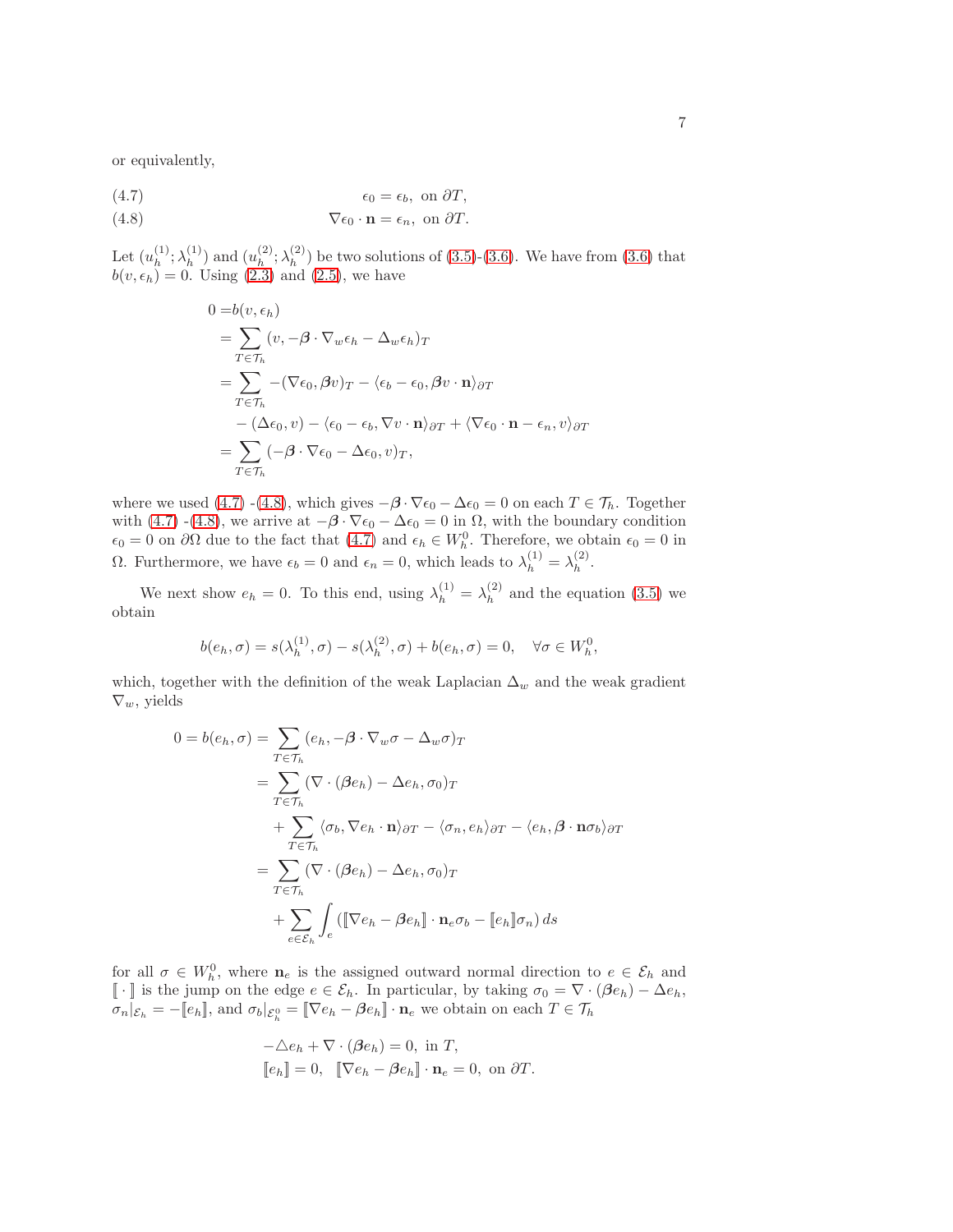Consequently, from the solution uniqueness for [\(1.1\)](#page-0-0) we have

$$
e_h\equiv 0,\ \ \text{or equivalently}\ \ u_h^{(1)}=u_h^{(2)}.
$$

<span id="page-7-0"></span>This completes the proof.  $\square$ 

**5. Error Equation.** Let u and  $(u_h; \lambda_h) \in M_h \times W_h^0$  be the exact solution of [\(1.1\)](#page-0-0) and its numerical solution arising from the PDWG scheme [\(3.5\)](#page-3-0)-[\(3.6\)](#page-3-0), respectively. Note that the exact solution of the Lagrangian multiplier  $\lambda$  is 0. Denote two error functions by

$$
(5.1) \t\t eh = Qhu - uh,
$$

<span id="page-7-1"></span>(5.2) 
$$
\epsilon_h = Q_h \lambda - \lambda_h = -\lambda_h.
$$

LEMMA 5.1. Let u and  $(u_h; \lambda_h) \in M_h \times W_h^0$  be the exact solution of [\(1.1\)](#page-0-0) and its numerical solution arising from PDWG scheme [\(3.5\)](#page-3-0)-[\(3.6\)](#page-3-0). The error functions  $e_h$  and  $\epsilon_h$  satisfy the following equations:

<span id="page-7-2"></span>(5.3) 
$$
s(\epsilon_h, \sigma) + b(e_h, \sigma) = l_u(\sigma), \qquad \forall \sigma \in W_h^0,
$$

(5.4) 
$$
b(v, \epsilon_h) = 0, \qquad \forall v \in M_h.
$$

Here

<span id="page-7-3"></span>(5.5)  

$$
l_u(\sigma) = \sum_{T \in \mathcal{T}_h} \langle u - \mathcal{Q}_h u, \sigma_n - \nabla \sigma_0 \cdot \mathbf{n} \rangle_{\partial T} + \langle \nabla u \cdot \mathbf{n} - \nabla \mathcal{Q}_h u \cdot \mathbf{n}, \sigma_0 - \sigma_b \rangle_{\partial T} + \sum_{T \in \mathcal{T}_h} \langle (u - \mathcal{Q}_h u) \beta \cdot \mathbf{n}, \sigma_b - \sigma_0 \rangle_{\partial T}.
$$

Proof. First, from [\(5.2\)](#page-7-1) and [\(3.6\)](#page-3-0) we may readily derive [\(5.4\)](#page-7-2). Next, by using [\(3.4\)](#page-3-1) for  $b(\cdot, \cdot)$  and choosing  $w = Q_h u$  in [\(2.3\)](#page-2-3) and [\(2.5\)](#page-2-4), we have

$$
b(Q_hu, \sigma)
$$
  
=  $\sum_{T \in \mathcal{T}_h} (Q_hu, -\beta \cdot \nabla_w \sigma - \Delta_w \sigma)_T$   
=  $\sum_{T \in \mathcal{T}_h} (Q_hu, -\beta \cdot \nabla \sigma_0 - \Delta \sigma_0)_T - \langle Q_hu\beta \cdot \mathbf{n}, \sigma_b - \sigma_0 \rangle_{\partial T}$   
+  $\langle \nabla Q_hu \cdot \mathbf{n}, \sigma_b - \sigma_0 \rangle_{\partial T} + \langle Q_hu, \nabla \sigma_0 \cdot \mathbf{n} - \sigma_n \rangle_{\partial T}$   
=  $\sum_{T \in \mathcal{T}_h} (u, -\beta \cdot \nabla \sigma_0 - \Delta \sigma_0)_T - \langle Q_hu\beta \cdot \mathbf{n}, \sigma_b - \sigma_0 \rangle_{\partial T}$   
+  $\langle \nabla Q_hu \cdot \mathbf{n}, \sigma_b - \sigma_0 \rangle_{\partial T} + \langle Q_hu, \nabla \sigma_0 \cdot \mathbf{n} - \sigma_n \rangle_{\partial T}$ .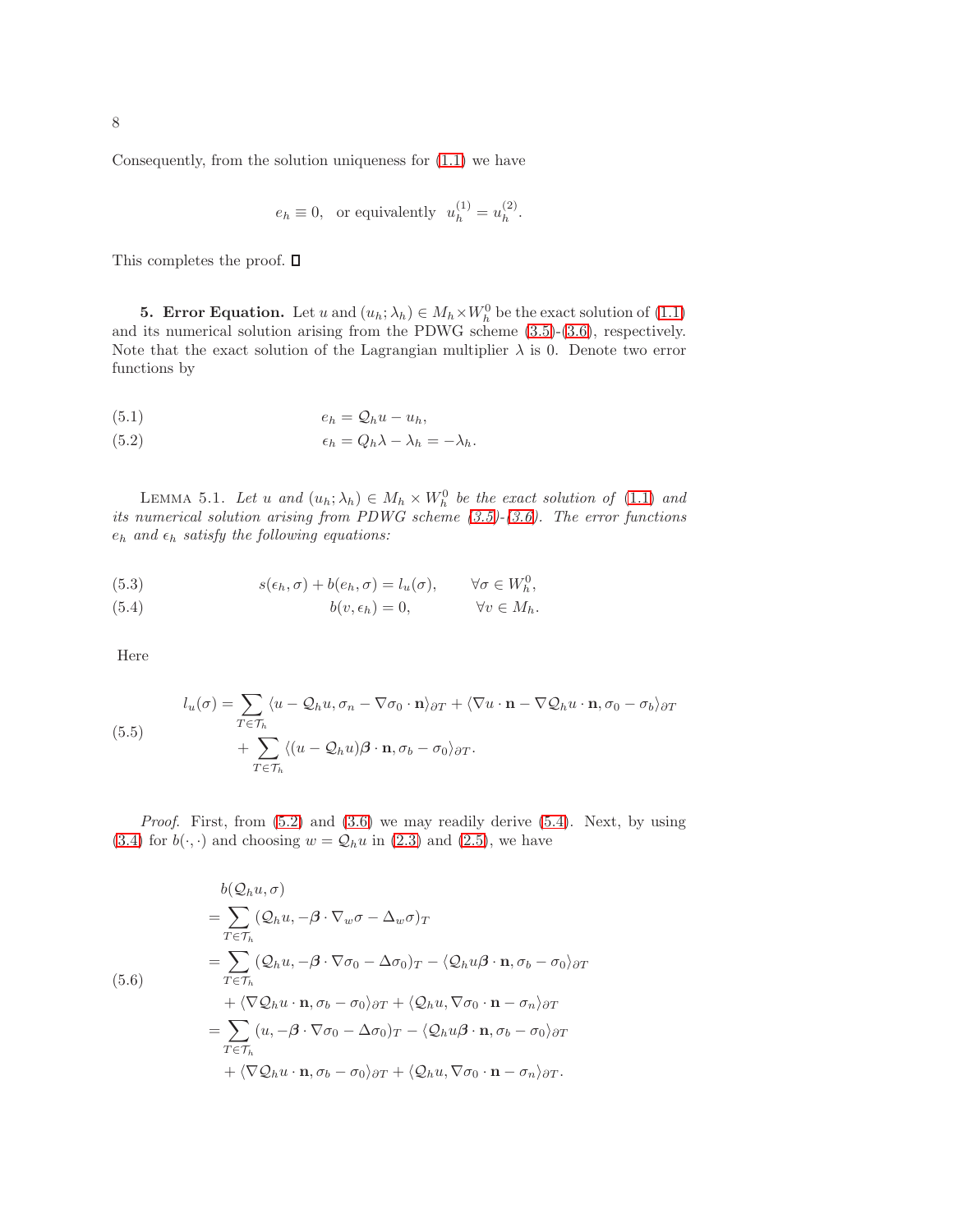Now applying the usual integration by parts to the integrals on  $T$  yields

<span id="page-8-1"></span>
$$
b(Q_hu, \sigma)
$$
  
=  $\sum_{T \in \mathcal{T}_h} (-\Delta u + \nabla \cdot (\beta u), \sigma_0)_T + \langle (u - Q_hu) \beta \cdot \mathbf{n}, \sigma_b - \sigma_0 \rangle_{\partial T}$   
+  $\langle \nabla (Q_hu - u) \cdot \mathbf{n}, \sigma_b - \sigma_0 \rangle_{\partial T} + \langle (Q_hu - u), (\nabla \sigma_0 \cdot \mathbf{n} - \sigma_n \rangle_{\partial T} - \langle g, \sigma_n \rangle_{\partial \Omega}$   
(5.7) =  $(f, \sigma_0)_T - \langle g, \sigma_n \rangle_{\partial \Omega}$   
+  $\sum_{T \in \mathcal{T}_h} \langle \nabla (Q_hu - u) \cdot \mathbf{n}, \sigma_b - \sigma_0 \rangle_{\partial T} + \langle (Q_hu - u), (\nabla \sigma_0 \cdot \mathbf{n} - \sigma_n \rangle_{\partial T}$   
+  $\sum_{T \in \mathcal{T}_h} \langle (u - Q_hu) \beta \cdot \mathbf{n}, \sigma_b - \sigma_0 \rangle_{\partial T},$ 

where we have used [\(1.1\)](#page-0-0) and  $\sigma_b = 0$  on  $\partial\Omega$ . From  $\lambda = 0$ , we have  $s(Q_h\lambda, \sigma) = 0$ . Subtracting  $(3.5)$  from  $(5.7)$  yields the error equation  $(5.3)$ . This completes the proof of the lemma.  $\square$ 

The equations  $(5.3)-(5.4)$  $(5.3)-(5.4)$  are called *error equations* for the primal-dual WG finite element scheme [\(3.5\)](#page-3-0)-[\(3.6\)](#page-3-0).

<span id="page-8-0"></span>6.  $L^q$ -Error Estimate for the Primal Variable  $u_h$ . Recall that  $\mathcal{T}_h$  is a shaperegular finite element partition of the domain  $\Omega$ . For any  $T \in \mathcal{T}_h$  and  $\nabla w \in L^q(T)$ with  $q > 1$ , the following trace inequality holds true:

<span id="page-8-3"></span>(6.1) 
$$
||w||_{L^q(\partial T)}^q \leq Ch_T^{-1}(||w||_{L^q(T)}^q + h_T^q ||\nabla w||_{L^q(T)}^q).
$$

<span id="page-8-6"></span>THEOREM 6.1. Let  $q > 1$  and  $k \geq 1$ . Let u and  $(u_h; \lambda_h) \in M_h \times W_h^0$  be the exact solution of the second order elliptic model problem [\(1.1\)](#page-0-0) and the numerical solution arising from PDWG scheme  $(3.5)-(3.6)$  $(3.5)-(3.6)$ . The following error estimate holds true:

<span id="page-8-5"></span>(6.2) 
$$
s(\lambda_h, \lambda_h) \leq Ch^{qk} \|\nabla^k u\|_{L^q(\Omega)}^q
$$

*Proof.* Recall that  $\epsilon_h = -\lambda_h$ . By letting  $\sigma = -\lambda_h$  in [\(5.3\)](#page-7-2), we have from [\(5.4\)](#page-7-2) and [\(5.5\)](#page-7-3) that

<span id="page-8-2"></span>(6.3)  

$$
s(\lambda_h, \lambda_h) = \sum_{T \in \mathcal{T}_h} \langle u - \mathcal{Q}_h u, \nabla \lambda_0 \cdot \mathbf{n} - \lambda_n \rangle_{\partial T} + \langle \nabla u \cdot \mathbf{n} - \nabla \mathcal{Q}_h u \cdot \mathbf{n}, \lambda_b - \lambda_0 \rangle_{\partial T} + \sum_{T \in \mathcal{T}_h} \langle (u - \mathcal{Q}_h u) \beta \cdot \mathbf{n}, \lambda_0 - \lambda_b \rangle_{\partial T}.
$$

For the first term on the right-hand side of [\(6.3\)](#page-8-2), we use the Cauchy-Schwarz inequality to obtain

<span id="page-8-4"></span>(6.4)  
\n
$$
\left| \sum_{T \in \mathcal{T}_h} \langle \mathcal{Q}_h u - u, \lambda_n - \nabla \lambda_0 \cdot \mathbf{n} \rangle_{\partial T} \right|
$$
\n
$$
\leq \left( \sum_{T \in \mathcal{T}_h} ||u - \mathcal{Q}_h u||_{L^q(\partial T)}^q \right)^{\frac{1}{q}} \left( \sum_{T \in \mathcal{T}_h} ||\lambda_n - \nabla \lambda_0 \cdot \mathbf{n}||_{L^p(\partial T)}^p \right)^{\frac{1}{p}}.
$$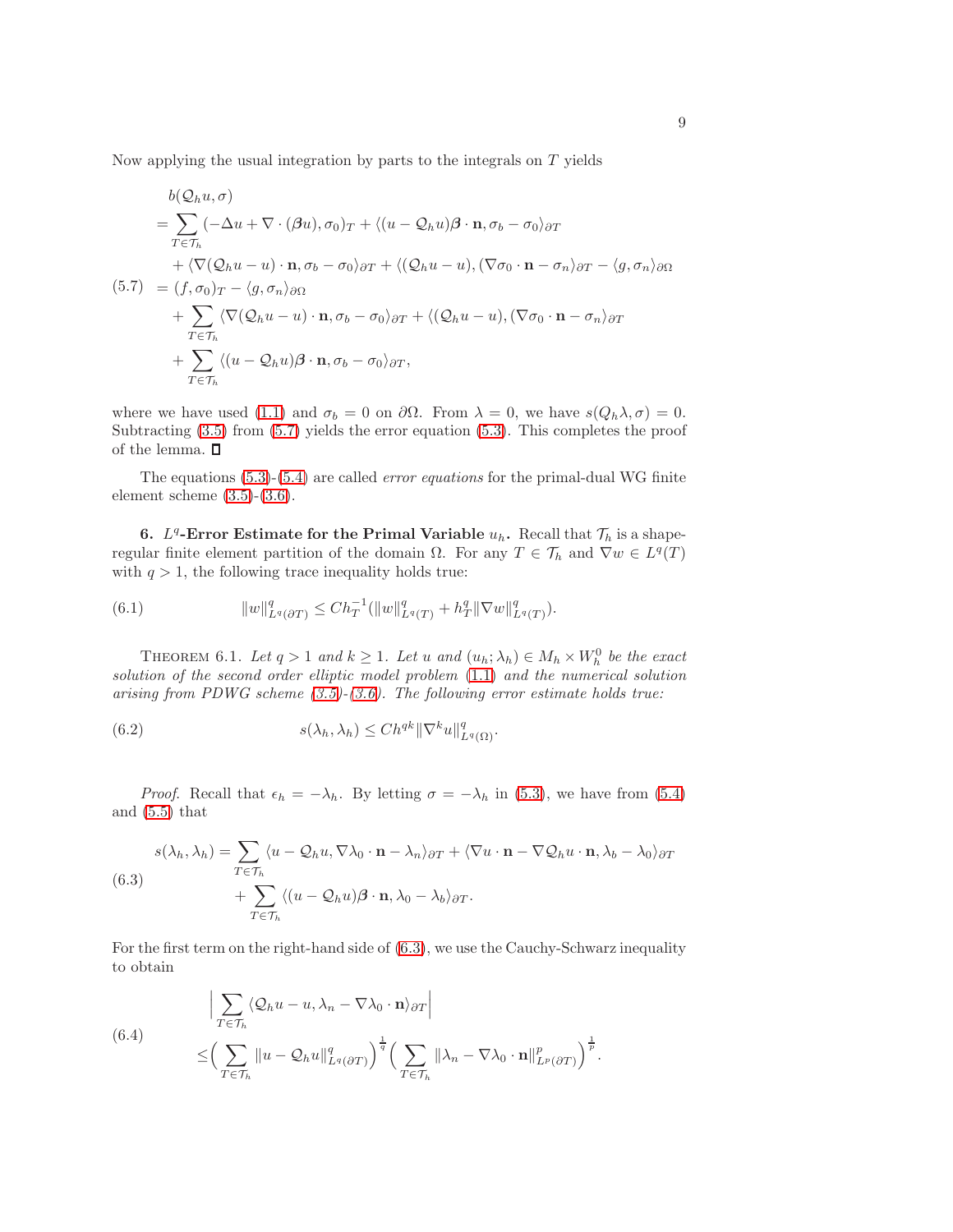For the term  $||u - \mathcal{Q}_h u||^q_{L^q(\partial T)}$ , we have from the trace inequality [\(6.1\)](#page-8-3) that

<span id="page-9-0"></span>
$$
\sum_{(6.5)} \sum_{T \in \mathcal{T}_h} \|u - \mathcal{Q}_h u\|_{L^q(\partial T)}^q \le \sum_{T \in \mathcal{T}_h} h_T^{-1} \left( \|u - \mathcal{Q}_h u\|_{L^q(T)}^q + h_T^q \|\nabla (u - \mathcal{Q}_h u)\|_{L^q(T)}^q \right) \le Ch^{kq-1} \|\nabla^k u\|_{L^q(\Omega)}^q.
$$

Substituting [\(6.5\)](#page-9-0) into [\(6.4\)](#page-8-4) gives

<span id="page-9-3"></span>
$$
\left| \sum_{T \in \mathcal{T}_h} \langle \mathcal{Q}_h u - u, \lambda_n - \nabla \lambda_0 \cdot \mathbf{n} \rangle_{\partial T} \right|
$$
  
(6.6)  

$$
\leq Ch^k \|\nabla^k u\|_{L^q(\Omega)} \Big( \sum_{T \in \mathcal{T}_h} h_T^{1-p} \|\lambda_n - \nabla \lambda_0 \cdot \mathbf{n}\|_{L^p(\partial T)}^p \Big)^{\frac{1}{p}}
$$
  

$$
\leq C_1 \sum_{T \in \mathcal{T}_h} h_T^{1-p} \|\epsilon_n - \nabla \epsilon_0 \cdot \mathbf{n}\|_{L^p(\partial T)}^p + C_2 h^{qk} \|\nabla^k u\|_{L^q(\Omega)}^q.
$$

As to the second term on the right-hand side in [\(6.3\)](#page-8-2), using the Cauchy-Schwarz inequality we have

<span id="page-9-2"></span>(6.7) 
$$
\begin{aligned}\n&\left|\langle \nabla \mathcal{Q}_h u \cdot \mathbf{n} - \nabla u \cdot \mathbf{n}, \lambda_b - \lambda_0 \rangle_{\partial T}\right| \\
&\leq \left(\sum_{T \in \mathcal{T}_h} \|\nabla u \cdot \mathbf{n} - \nabla \mathcal{Q}_h u \cdot \mathbf{n}\|_{L^q(\partial T)}^q\right)^{\frac{1}{q}} \left(\sum_{T \in \mathcal{T}_h} \|\lambda_b - \lambda_0\|_{L^p(\partial T)}^p\right)^{\frac{1}{p}}.\n\end{aligned}
$$

For the term  $\|\nabla u \cdot \mathbf{n} - \nabla \mathcal{Q}_h u \cdot \mathbf{n}\|_{L^q(\partial T)}^q$ , we have from the trace inequality [\(6.1\)](#page-8-3) that

<span id="page-9-1"></span>
$$
\sum_{T \in \mathcal{T}_h} \|\nabla u \cdot \mathbf{n} - \nabla \mathcal{Q}_h u \cdot \mathbf{n}\|_{L^q(\partial T)}^q
$$
\n
$$
(6.8) \leq \sum_{T \in \mathcal{T}_h} h_T^{-1} \left( \|\nabla u - \nabla \mathcal{Q}_h u\|_{L^q(T)}^q + h_T^q \|\nabla (\nabla u - \nabla \mathcal{Q}_h u)\|_{L^q(T)}^q \right)
$$
\n
$$
\leq Ch^{(k-1)q-1} \|\nabla^k u\|_{L^q(\Omega)}^q.
$$

Substituting [\(6.8\)](#page-9-1) into [\(6.7\)](#page-9-2) gives

<span id="page-9-4"></span>(6.9)  
\n
$$
\left| \sum_{T \in \mathcal{T}_h} \langle \nabla \mathcal{Q}_h u \cdot \mathbf{n} - \nabla u \cdot \mathbf{n}, \lambda_b - \lambda_0 \rangle_{\partial T} \right|
$$
\n
$$
\leq Ch^k \|\nabla^k u\|_{L^q(\Omega)} \left( \sum_{T \in \mathcal{T}_h} h_T^{1-2p} \|\lambda_b - \lambda_0\|_{L^p(\partial T)}^p \right)^{\frac{1}{p}}
$$
\n
$$
\leq C_3 \sum_{T \in \mathcal{T}_h} h_T^{1-2p} \|\lambda_b - \lambda_0\|_{L^p(\partial T)}^p + C_4 h^{qk} \|\nabla^k u\|_{L^q(\Omega)}^q.
$$

The third term can be analogously estimated by

<span id="page-9-5"></span>(6.10)  
\n
$$
\left| \sum_{T \in \mathcal{T}_h} \langle (u - \mathcal{Q}_h u) \boldsymbol{\beta} \cdot \mathbf{n}, \lambda_0 - \lambda_b \rangle_{\partial T} \right|
$$
\n
$$
\leq C_5 \sum_{T \in \mathcal{T}_h} h_T^{1 - 2p} \|\lambda_b - \lambda_0\|_{L^p(\partial T)}^p + C_6 h^{qk} \|\nabla^k u\|_{L^q(\Omega)}^q.
$$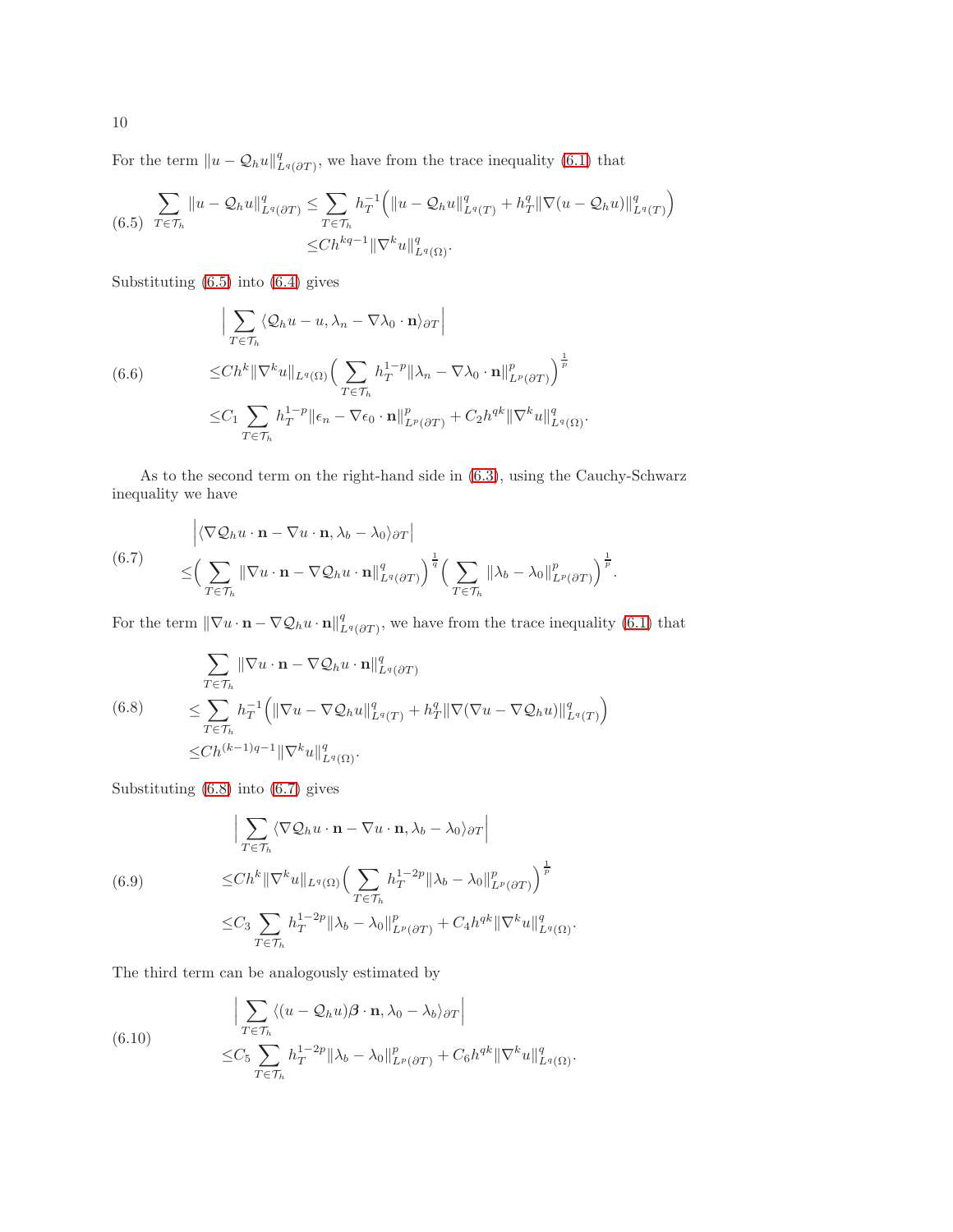Substituting  $(6.6)$ ,  $(6.9)$ , and  $(6.10)$  into  $(6.3)$  gives

$$
(1 - C_1 - C_3 - C_5)s(\lambda_h, \lambda_h) \le Ch^{qk} \|\nabla^k u\|_{L^q(\Omega)}^q,
$$

which leads to

$$
s(\lambda_h, \lambda_h) \le Ch^{qk} \|\nabla^k u\|_{L^q(\Omega)}^q
$$

by choosing  $C_i$  such that  $1 - C_1 - C_3 - C_5 \ge C_0 > 0$ . This completes the proof of the theorem.  $\blacksquare$ 

Consider the auxiliary problem that seeks  $\phi$  such that

<span id="page-10-0"></span>(6.11) 
$$
-\Delta \phi - \beta \cdot \nabla \phi = \psi, \text{ in } \Omega, \phi = 0, \text{ on } \partial \Omega,
$$

where  $\psi \in L^p(\Omega)$  is a given function. The problem [\(6.11\)](#page-10-0) is said to have the  $W^{2,p}$ regularity if there exists a constant C independent of  $\psi$  satisfying

(6.12) 
$$
\|\phi\|_{2,p} \le C \|\psi\|_{0,p}.
$$

<span id="page-10-1"></span>The following is the main error estimate for the approximation  $u_h$ .

<span id="page-10-4"></span>THEOREM 6.2. Let u and  $(u_h; \lambda_h) \in M_h \times W_h^0$  be the exact solution of the second order elliptic problem [\(1.1\)](#page-0-0) and its numerical solution arising from the PDWG scheme  $(3.5)-(3.6)$  $(3.5)-(3.6)$  $(3.5)-(3.6)$ . Assume the  $W^{2,p}$ -regularity estimate [\(6.12\)](#page-10-1) holds true for the auxiliary problem [\(6.11\)](#page-10-0). Then the following  $L^q$ -error estimate holds true:

(6.13) 
$$
||u^* - u_h||_{L^q(\Omega)} \leq Ch^k ||\nabla^k u||_{L^q(\Omega)},
$$

where  $u^*$  is the solution of the following problem:

<span id="page-10-2"></span>(6.14) 
$$
-\Delta u^* + \nabla \cdot (\beta u^*) = Q_0 f, \text{ in } \Omega,
$$

$$
u^* = Q_n g, \text{ on } \partial \Omega,
$$

*Proof.* For the solution  $\phi$  of [\(6.11\)](#page-10-0), by choosing  $\sigma = Q_h \phi \in W_h^0$  in [\(3.5\)](#page-3-0) we obtain

$$
s(\lambda_h, Q_h \phi) + (u_h, -\beta \cdot \nabla_w Q_h \phi - \Delta_w Q_h \phi) = (f, Q_0 \phi) - \langle g, Q_n (\nabla \phi \cdot \mathbf{n}) \rangle_{\partial \Omega}.
$$

From  $(4.1)$  and  $(4.2)$  we have

$$
s(\lambda_h, Q_h \phi) + (u_h, -Q_h(\beta \cdot \nabla \phi + \Delta \phi)) = (f, Q_0 \phi) - \langle g, Q_n(\nabla \phi \cdot \mathbf{n}) \rangle_{\partial \Omega},
$$

and further from  $(6.14)$  and  $(6.11)$ ,

<span id="page-10-3"></span>
$$
s(\lambda_h, Q_h \phi) + (u_h, \psi) = (Q_0 f, \phi) - \langle Q_n g, \nabla \phi \cdot \mathbf{n} \rangle_{\partial \Omega}
$$
  
=  $(u^*, -\Delta \phi - \beta \cdot \nabla \phi)$   
=  $(u^*, \psi)$ .

It follows that

(6.15) 
$$
(u^* - u_h, \psi) = s(\lambda_h, Q_h \phi).
$$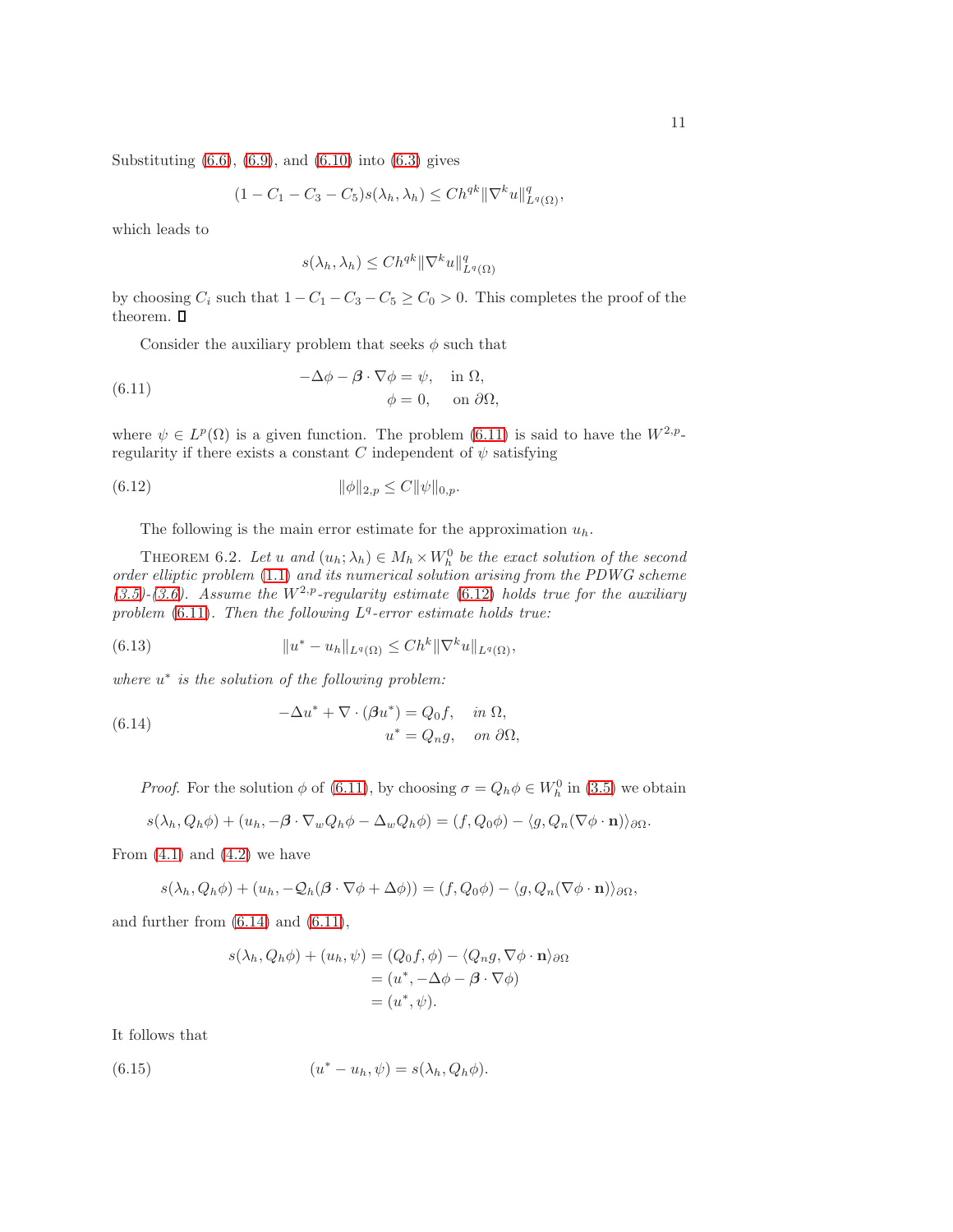To deal with the term  $s(\lambda_h, Q_h \phi)$ , from [\(3.3\)](#page-3-2) we have

<span id="page-11-2"></span>
$$
s(\lambda_h, Q_h \phi) = \sum_{T \in \mathcal{T}_h} h_T^{1-2p} \int_{\partial T} |\lambda_0 - \lambda_b|^{p-1} sgn(\lambda_0 - \lambda_b)(Q_0 \phi - Q_b \phi) ds
$$
  
(6.16)  

$$
+ \sum_{T \in \mathcal{T}_h} h_T^{1-p} \int_{\partial T} |\nabla \lambda_0 \cdot \mathbf{n} - \lambda_n|^{p-1} sgn(\nabla \lambda_0 \cdot \mathbf{n} - \lambda_n)(\nabla Q_0 \phi \cdot \mathbf{n} - Q_n \phi) ds
$$
  

$$
= I_1 + I_2.
$$

For the term  $I_1$ , we use the Cauchy-Schwarz inequality and the trace inequality [\(6.1\)](#page-8-3) to obtain

<span id="page-11-0"></span>
$$
I_{1} = \sum_{T \in \mathcal{T}_{h}} h_{T}^{1-2p} \int_{\partial T} |\lambda_{0} - \lambda_{b}|^{p-1} sgn(\lambda_{0} - \lambda_{b}) (Q_{0}\phi - Q_{b}\phi) ds
$$
  
\n
$$
\leq \sum_{T \in \mathcal{T}_{h}} h_{T}^{1-2p} \Big( \int_{\partial T} |\lambda_{0} - \lambda_{b}|^{p} ds \Big)^{\frac{1}{q}} \Big( \int_{\partial T} (Q_{0}\phi - Q_{b}\phi)^{p} ds \Big)^{\frac{1}{p}}
$$
  
\n
$$
\leq C \sum_{T \in \mathcal{T}_{h}} h_{T}^{1-2p} h_{T}^{(2p-1)/q} \Big( \int_{\partial T} h_{T}^{1-2p} |\lambda_{0} - \lambda_{b}|^{p} ds \Big)^{\frac{1}{q}}
$$
  
\n
$$
\cdot \Big( h_{T}^{-1} || Q_{0}\phi - \phi ||_{L^{p}(T)}^{p} + h_{T}^{p-1} || \nabla (Q_{0}\phi - \phi) ||_{L^{p}(T)}^{p} \Big)^{\frac{1}{p}}
$$
  
\n
$$
\leq C s(\lambda_{h}, \lambda_{h})^{\frac{1}{q}} \sum_{T \in \mathcal{T}_{h}} h_{T}^{\frac{1-2p}{p}} \Big( h_{T}^{2p-1} || \nabla^{2} \phi ||_{L^{p}(T)} \Big)^{\frac{1}{p}}
$$
  
\n
$$
\leq C s(\lambda_{h}, \lambda_{h})^{\frac{1}{q}} || \nabla^{2} \phi ||_{L^{p}(\Omega)}.
$$

Similarly, for  $I_2$  we again use the Cauchy-Schwarz inequality and the trace inequality [\(6.1\)](#page-8-3) to obtain

<span id="page-11-1"></span>
$$
I_2 = \sum_{T \in \mathcal{T}_h} h_T^{1-p} \int_{\partial T} |\nabla \lambda_0 \cdot \mathbf{n} - \lambda_n|^{p-1} sgn(\nabla \lambda_0 \cdot \mathbf{n} - \lambda_n) (\nabla Q_0 \phi \cdot \mathbf{n} - Q_n \phi) ds
$$
  
\n
$$
\leq \sum_{T \in \mathcal{T}_h} h_T^{1-p} \Big( \int_{\partial T} |\nabla \lambda_0 \cdot \mathbf{n} - \lambda_n|^p ds \Big)^{\frac{1}{q}} \Big( \int_{\partial T} (\nabla Q_0 \phi \cdot \mathbf{n} - Q_n \phi)^p ds \Big)^{\frac{1}{p}}
$$
  
\n(6.18)  
\n
$$
\leq C \sum_{T \in \mathcal{T}_h} h_T^{1-p} h_T^{(p-1)/q} \Big( \int_{\partial T} h_T^{1-p} |\nabla \lambda_0 \cdot \mathbf{n} - \lambda_n|^p ds \Big)^{\frac{1}{q}}
$$
  
\n
$$
\Big( h_T^{-1} ||\nabla Q_0 \phi - \nabla \phi||_{L^p(T)}^p + h_T^{p-1} ||\nabla (\nabla Q_0 \phi - \nabla \phi)||_{L^p(T)}^p \Big)^{\frac{1}{p}}
$$
  
\n
$$
\leq C s(\lambda_h, \lambda_h)^{\frac{1}{q}} ||\nabla^2 \phi||_{L^p(\Omega)}.
$$

Substituting  $(6.17)$  and  $(6.18)$  into  $(6.16)$  and using  $(6.2)$  and  $(6.12)$  yields

$$
\left| s(\lambda_h, Q_h \phi) \right| \leq C s(\lambda_h, \lambda_h)^{\frac{1}{q}} \|\nabla^2 \phi\|_{L^p(\Omega)}
$$
  
\n
$$
\leq C \Big( h^{qk} \|\nabla^k u\|_{L^q(\Omega)}^q \Big)^{\frac{1}{q}} \|\nabla^2 \phi\|_{L^p(\Omega)}
$$
  
\n
$$
\leq C h^k \|\nabla^k u\|_{L^q(\Omega)} \|\nabla^2 \phi\|_{L^p(\Omega)}
$$
  
\n
$$
\leq C h^k \|\nabla^k u\|_{L^q(\Omega)} \|\psi\|_{L^p(\Omega)},
$$

12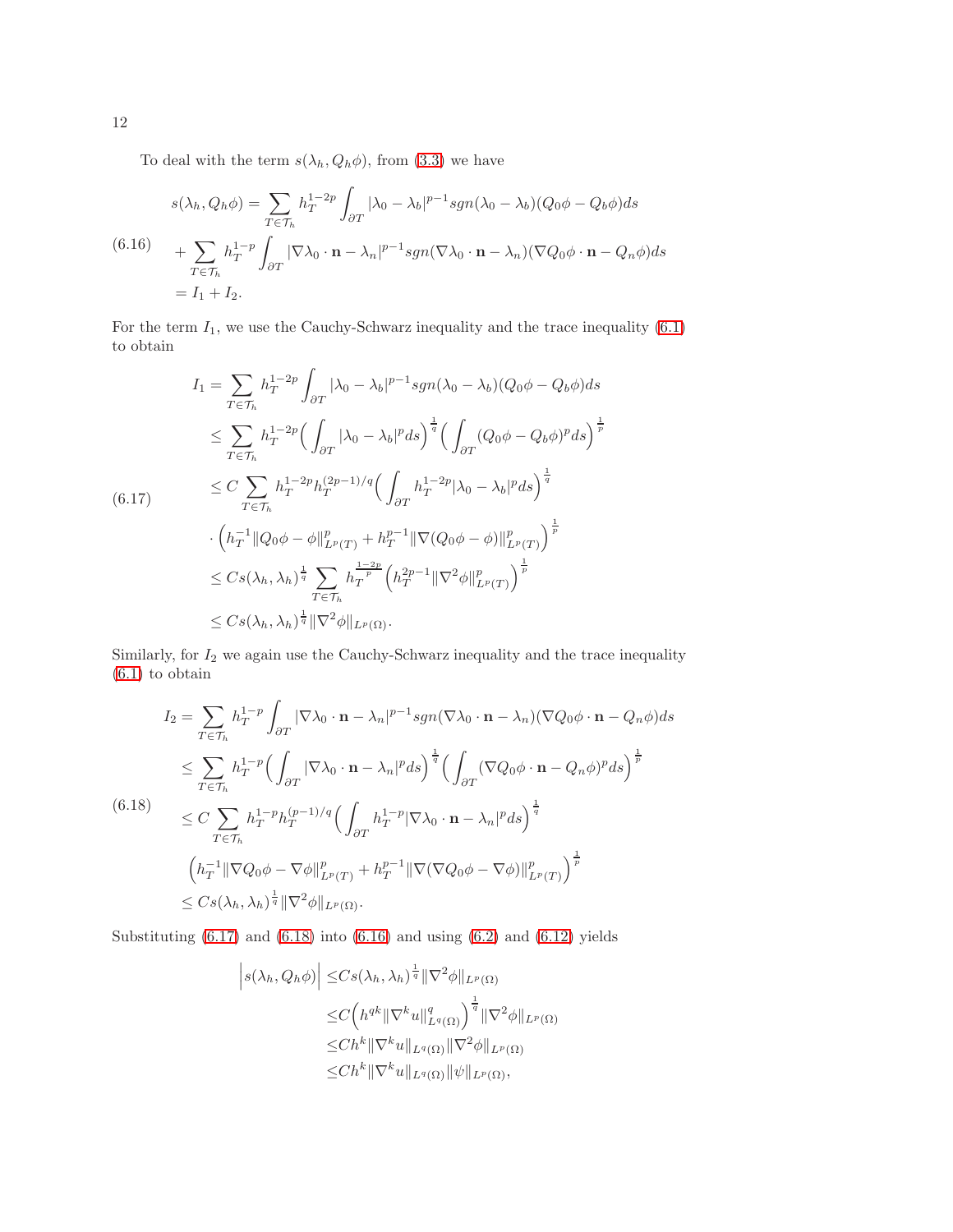which, together with [\(6.15\)](#page-10-3), leads to

$$
|(u^*-u_h,\psi)| \le Ch^k \|\nabla^k u\|_{L^q(\Omega)} \|\psi\|_{L^p(\Omega)},
$$

so that

<span id="page-12-1"></span>
$$
||u^*-u_h||_{L^q(\Omega)} \le Ch^k ||\nabla^k u||_{L^q(\Omega)}.
$$

<span id="page-12-0"></span>This completes the proof of the theorem.  $\Box$ 

7. Error Estimates for the Dual Variable. In this section we shall establish some error estimates for the dual variable  $\lambda_h$  in  $W^{1,p}$  and  $L^p$ . To this end, let  $\varphi$  be the solution of the following auxiliary problem

(7.1) 
$$
-\Delta \varphi + \beta \cdot \nabla \varphi = \theta, \text{ in } \Omega, \varphi = 0, \text{ on } \partial \Omega,
$$

where  $\theta$  is a given function in  $L^q(\Omega)$ . Assume the dual problem [\(7.1\)](#page-12-1) has the  $W^{2,q}$ regularity in the sense that there exists a constant C such that

$$
\|\varphi\|_{2,q} \le C \|\theta\|_{0,q}.
$$

<span id="page-12-3"></span>From [\(2.3\)](#page-2-3) and the usual integration by parts we have

$$
\begin{split}\n(\triangle_{w}v, \varphi) &= (\triangle_{w}v, \mathcal{Q}_{h}\varphi) \\
&= \sum_{T \in \mathcal{T}_{h}} (\triangle v_{0}, \mathcal{Q}_{h}\varphi)_{T} + \langle v_{0} - v_{b}, \nabla(\mathcal{Q}_{h}\varphi) \cdot \mathbf{n} \rangle_{\partial T} + \langle v_{n} - \nabla v_{0} \cdot \mathbf{n}, \mathcal{Q}_{h}\varphi \rangle_{\partial T} \\
&= \sum_{T \in \mathcal{T}_{h}} (\triangle v_{0}, \varphi)_{T} + \langle v_{0} - v_{b}, \nabla(\mathcal{Q}_{h}\varphi) \cdot \mathbf{n} \rangle_{\partial T} + \langle v_{n} - \nabla v_{0} \cdot \mathbf{n}, \mathcal{Q}_{h}\varphi \rangle_{\partial T} \\
&= \sum_{T \in \mathcal{T}_{h}} (v_{0}, \triangle \varphi)_{T} + \langle v_{0} - v_{b}, \nabla(\mathcal{Q}_{h}\varphi - \varphi) \cdot \mathbf{n} \rangle_{\partial T} + \langle v_{n} - \nabla v_{0} \cdot \mathbf{n}, \mathcal{Q}_{h}\varphi - \varphi \rangle_{\partial T}\n\end{split}
$$

so that

<span id="page-12-4"></span>(7.3)  
\n
$$
(v_0, \triangle \varphi) = (\triangle_w v, \varphi) + \sum_{T \in \mathcal{T}_h} \langle \varphi - \mathcal{Q}_h \varphi, v_n - \nabla v_0 \cdot \mathbf{n} \rangle_{\partial T} + \sum_{T \in \mathcal{T}_h} \langle v_0 - v_b, \nabla (\varphi - \mathcal{Q}_h \varphi) \cdot \mathbf{n} \rangle_{\partial T}.
$$

Analogously, from [\(2.5\)](#page-2-4) we have (note that  $s = k - 1$  so that  $\nabla v_0 \in [P_s(T)]^d$ )

<span id="page-12-2"></span>(7.4)  
\n
$$
(v_0, \beta \cdot \nabla \varphi)_T = -(\nabla v_0, \beta \varphi)_T + \langle v_0, \varphi \beta \cdot \mathbf{n} \rangle_{\partial T}
$$
\n
$$
= -(\nabla v_0, \beta \mathcal{Q}_h \varphi)_T + \langle v_0, \varphi \beta \cdot \mathbf{n} \rangle_{\partial T}
$$
\n
$$
= -(\beta \cdot \nabla_w v, \varphi)_T + \langle v_b - v_0, \mathcal{Q}_h \varphi \beta \cdot \mathbf{n} \rangle_{\partial T} + \langle v_0, \varphi \beta \cdot \mathbf{n} \rangle_{\partial T}.
$$

Summing [\(7.4\)](#page-12-2) over all  $T \in \mathcal{T}_h$  yields

<span id="page-12-5"></span>(7.5) 
$$
(v_0, \beta \cdot \nabla \varphi) = -(\beta \cdot \nabla_w v, \varphi) + \sum_{T \in \mathcal{T}_h} \langle v_0 - v_b, (I - \mathcal{Q}_h) \varphi \beta \cdot \mathbf{n} \rangle_{\partial T}.
$$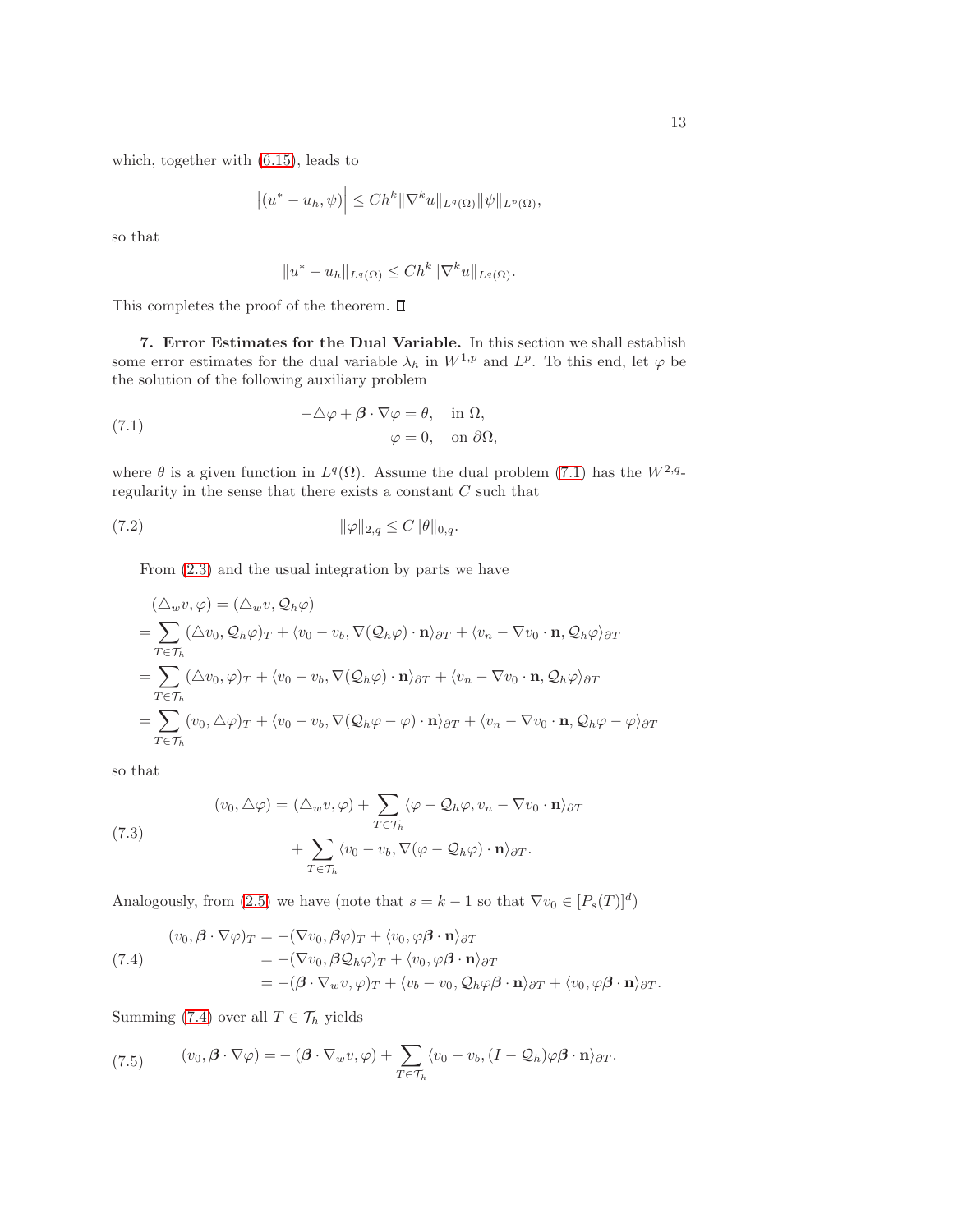<span id="page-13-2"></span>We have the following error estimates for the variable  $\lambda_0$ .

THEOREM 7.1. Let u and  $(u_h; \lambda_h) \in M_h \times W_h^0$  be the solutions of [\(1.1\)](#page-0-0) and [\(3.5\)](#page-3-0)-[\(3.6\)](#page-3-0), respectively. Assume that the dual problem [\(7.1\)](#page-12-1) has the  $W^{2,q}(\Omega)$  regularity with the a priori estimate  $(7.2)$ . Then the following estimate hold true:

<span id="page-13-0"></span>(7.6) 
$$
\|\lambda_0\|_{0,p} \leq \begin{cases} Ch^q \|u\|_{1,q}^{q/p}, & k = 1, \\ Ch^{(q-1)k+2} \|u\|_{k,q}^{q/p}, & k > 1. \end{cases}
$$

*Proof.* For any given function  $\theta \in L^q(\Omega)$ , let  $\varphi$  be the solution of [\(7.1\)](#page-12-1). From [\(7.3\)](#page-12-4) and [\(7.5\)](#page-12-5) we have

$$
(\theta, \lambda_0) = (\lambda_0, -\Delta \varphi + \beta \cdot \nabla \varphi)
$$
  
\n
$$
= (-\Delta_w \lambda_h - \beta \nabla_w \lambda_h, \varphi)
$$
  
\n
$$
+ \sum_{T \in \mathcal{T}_h} (\varphi - \mathcal{Q}_h \varphi, \nabla \lambda_0 \cdot \mathbf{n} - \lambda_n) \partial T + \sum_{T \in \mathcal{T}_h} (\lambda_b - \lambda_0, \nabla (\varphi - \mathcal{Q}_h \varphi) \cdot \mathbf{n}) \partial T
$$
  
\n
$$
+ \sum_{T \in \mathcal{T}_h} (\lambda_0 - \lambda_b, (I - \mathcal{Q}_h) \varphi \beta \cdot \mathbf{n}) \partial T
$$
  
\n
$$
= I_1 + I_2 + I_3 + I_4.
$$

We next estimate  $I_i$ ,  $1 \leq i \leq 4$ , respectively. In light of [\(3.6\)](#page-3-0), we have

$$
|I_1| = |(\triangle_w \lambda_h + \beta \cdot \nabla_w \lambda_h, \varphi)|
$$
  
= |(\triangle\_w \lambda\_h + \beta \cdot \nabla\_w \lambda\_h, \varphi - Q\_h \varphi)|  
= 0.

As to  $I_2$ , we have from the Cauchy-Schwarz inequality and the trace inequality  $(6.1)$ ,

$$
\begin{split} |I_{2}| &= \left| \sum_{T \in \mathcal{T}_{h}} \langle \varphi - \mathcal{Q}_{h} \varphi, \nabla \lambda_{0} \cdot \mathbf{n} - \lambda_{n} \rangle_{\partial T} \right| \\ &\leq \left( \sum_{T \in \mathcal{T}_{h}} h_{T}^{1-p} \|\nabla \lambda_{0} \cdot \mathbf{n} - \lambda_{n}\|_{p,\partial T}^{p} \right)^{\frac{1}{p}} \left( \sum_{T \in \mathcal{T}_{h}} h_{T} \|\varphi - \mathcal{Q}_{h} \varphi\|_{q,\partial T}^{q} \right)^{\frac{1}{q}} \\ &\lesssim s(\lambda_{h}, \lambda_{h})^{\frac{1}{p}} (\|\varphi - \mathcal{Q}_{h} \varphi\|_{0,q} + h^{q} \|\nabla (\varphi - \mathcal{Q}_{h} \varphi)\|_{0,q}) \\ &\lesssim h^{m+1} s(\lambda_{h}, \lambda_{h})^{\frac{1}{p}} \|\varphi\|_{m+1,q}. \end{split}
$$

Following the same argument, there holds

$$
|I_3| \lesssim h^{m+1} s(\lambda_h, \lambda_h)^{\frac{1}{p}} \|\varphi\|_{m+1,q}, \quad |I_4| \lesssim h^{m+2} s(\lambda_h, \lambda_h)^{\frac{1}{p}} \|\varphi\|_{m+1,q}.
$$

Here  $m = 1$  for  $k > 1$  and  $m = 0$  for  $k = 1$ . It is so because there holds  $P_1(T) \subset M_h(T)$ for  $k > 1$  and  $M_h(T)$  consists of only piecewise constants for  $k = 1$ .

By combining all the estimates for  $I_i, i \leq 4$  and the estimate [\(6.2\)](#page-8-5) in Theorem [6.1](#page-8-6) we arrive at

<span id="page-13-1"></span>
$$
(7.7) \t\t |(\lambda_0, \theta)| \lesssim h^{k(q-1)+m+1} \|u\|_{k,q}^{q/p} \|\varphi\|_{m+1,q}, \quad 0 \leq m \leq 1.
$$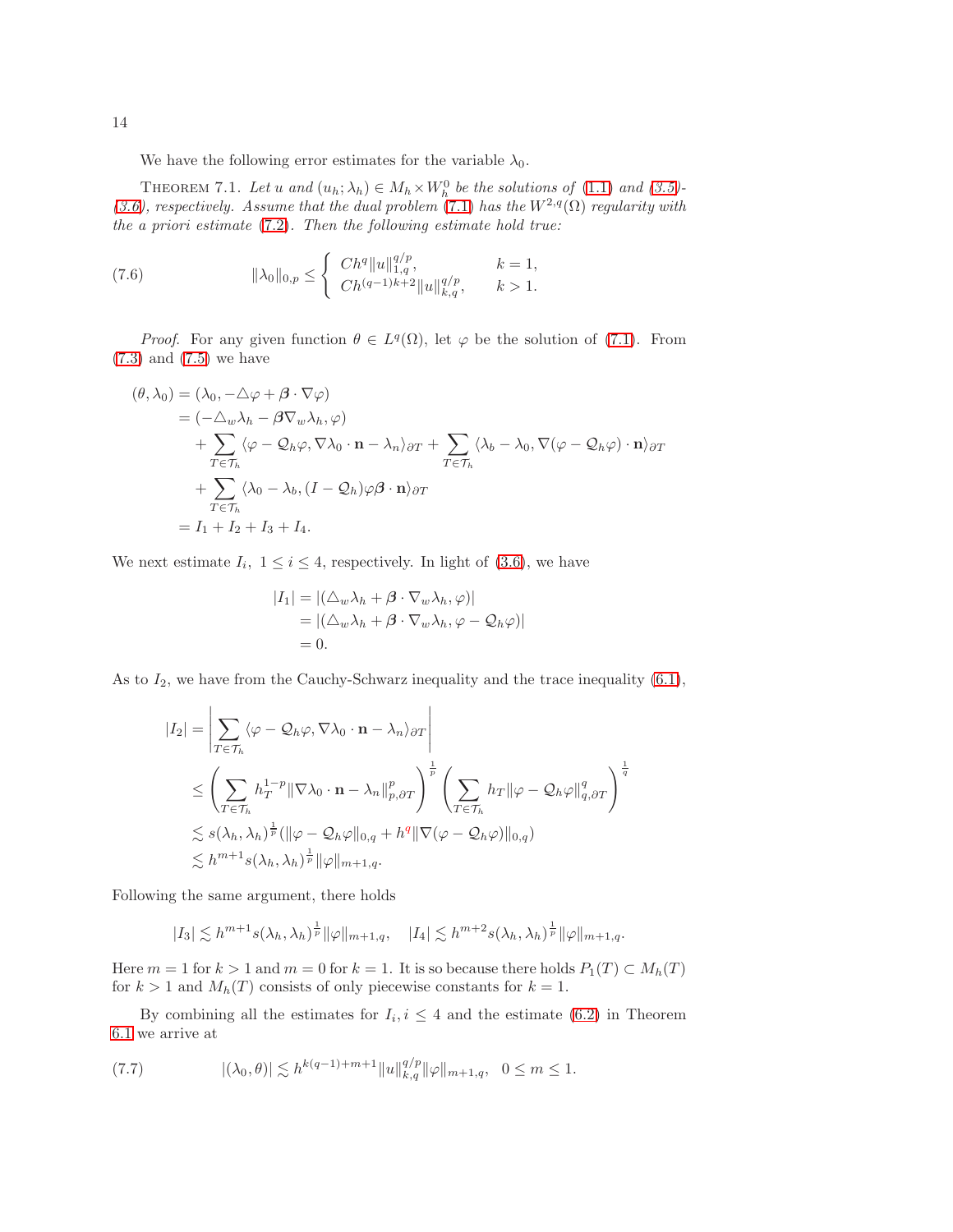<span id="page-14-1"></span>The estimate [\(7.6\)](#page-13-0) then follows from the  $W^{2,q}(\Omega)$ -regularity [\(7.2\)](#page-12-3) with  $m = 0$  and  $m = 1$ , respectively. This completes the proof.  $\Box$ 

THEOREM 7.2. Let u and  $(u_h; \lambda_h) \in M_h \times W_h^0$  be the solutions of [\(1.1\)](#page-0-0) and [\(3.5\)](#page-3-0)-[\(3.6\)](#page-3-0), respectively. Assume that the dual problem [\(7.1\)](#page-12-1) has the  $W^{2,q}(\Omega)$ -regularity with the a priori estimate [\(7.2\)](#page-12-3). Then

(7.8) 
$$
\|\nabla \lambda_0\|_{0,p} \le C h^{k(q-1)+1} \|u\|_{k,q}^{q/p}.
$$

*Proof.* For any given function  $\eta \in [C^1(\Omega)]^d$  with  $\eta = 0$  on  $\mathcal{E}_h$ , let  $\varphi$  be the solution of the dual problem [\(7.1\)](#page-12-1) with  $\theta = -\nabla \cdot \eta$ . It is easy to see that

$$
(\nabla \lambda_0, \eta) = -(\lambda_0, \nabla \cdot \eta) = (\lambda_0, \theta).
$$

In light of [\(7.7\)](#page-13-1), we get

$$
|(\nabla \lambda_0, \eta)| \lesssim h^{k(q-1)+1} \|u\|_{k,q}^{q/p} \|\varphi\|_{1,q} \lesssim h^{k(q-1)+1} \|u\|_{k,q}^{q/p} \|\eta\|_{0,q}
$$

with  $\varphi$  the solution of [\(7.1\)](#page-12-1). As the set of all such  $\eta$  is dense in  $L^q(\Omega)$ , hence

$$
\|\nabla \lambda_0\|_{0,p} \lesssim h^{k(q-1)+1} \|u\|_{k,q}^{q/p}.
$$

<span id="page-14-0"></span>This completes the proof.  $\square$ 

8. Numerical Results. Our numerical experiments are based on the PDWG algorithm [\(3.5\)](#page-3-0)-[\(3.6\)](#page-3-0) with  $k = 1, 2$  for the finite element spaces  $W_h$  and  $M_h$  defined in  $(3.1)-(3.2)$  $(3.1)-(3.2)$  $(3.1)-(3.2)$ . The system of nonlinear equations  $(3.5)-(3.6)$  $(3.5)-(3.6)$  is solved by using an iterative scheme similar to that for the  $L^1$  minimization problem in [\[4\]](#page-20-6). Specifically, given an approximation  $(u_{\mu}^{m}, \lambda_{h}^{m})$  at step m, the scheme shall compute a new approximate solution  $(u_h^{m+1}, \lambda_h^{m+1}) \in M_h \times W_h^0$  such that

$$
\tilde{s}(\lambda_h^{m+1}, \sigma) + b(u_h^{m+1}, \sigma) = (f, \sigma_0) - \langle g, \sigma_n \rangle_{\partial\Omega}, \qquad \forall \sigma \in W_h^0,
$$
  

$$
b(v, \lambda_h^{m+1}) = 0, \qquad \forall v \in M_h,
$$

where

$$
\tilde{s}(\lambda_h^{m+1}, \sigma) = \sum_{T \in \mathcal{T}_h} h_T^{1-2p} \int_{\partial T} (|\lambda_0^m - \lambda_b^m| + \epsilon)^{p-2} (\lambda_0^{m+1} - \lambda_b^{m+1}) (\sigma_0 - \sigma_b) ds + \sum_{T \in \mathcal{T}_h} h_T^{1-p} \int_{\partial T} (|\nabla \lambda_0^m \cdot \mathbf{n} - \lambda_n^m| + \epsilon)^{p-2} (\nabla \lambda_0^{m+1} \cdot \mathbf{n} - \lambda_n^{m+1}) (\nabla \sigma_0 \cdot \mathbf{n} - \sigma_n) ds.
$$

Here  $\epsilon$  is a small, but positive constant. All the numerical results are obtained with  $\epsilon = 10^{-3}$  if not otherwise stated. Various approximation errors are computed for  $u_h$ and  $\lambda_h$ , including the  $L^q$  error for  $e_h := u - u_h$ , and the  $W^{2,p}$ ,  $W^{1,p}$ , and  $L^p$  errors for  $\lambda_h$ . The finite element partition  $\mathcal{T}_h$  is obtained through a successive refinement of a coarse triangulation of the domain, by dividing each coarse element into four congruent sub-elements by connecting the midpoints of the three edges of the triangle. The right-hand side function, the boundary condition are calculated from the exact solution.

<span id="page-14-2"></span>**Example 1.** The domain in the model problem [\(1.1\)](#page-0-0) is given by  $\Omega = (0,1)^2$ . Vanishing convection  $\beta = 0$  is considered in this test problem. The functions f and g are chosen so that the exact solution is given by  $u = sin(x) sin(y)$ .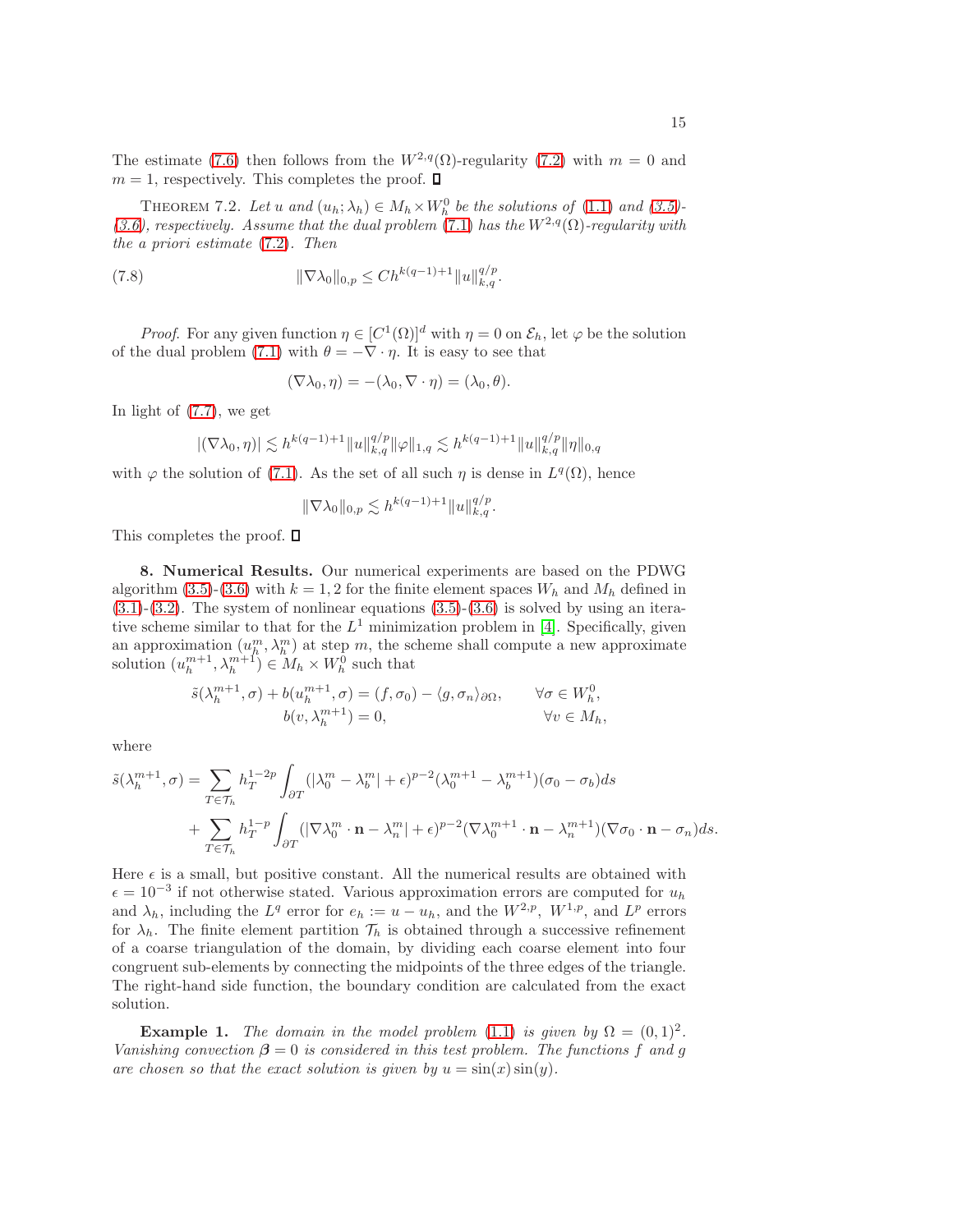Tables [8.1-](#page-15-0)[8.3](#page-16-0) illustrate the approximation error and the rate of convergence for the primal variable  $u_h$  and the dual variable  $\lambda_0$  with  $k = 1, 2$  and  $p = 1, \dots, 5$ . For  $p > 1$ , one observes a convergence rate of  $\mathcal{O}(h^{s+1})$  for the error  $||e_h||_{0,q}$  with  $s = k - 1, k - 2$ , which is consistent with the theory shown in Theorem [6.2.](#page-10-4) For  $p = 1$  and  $k = 2$ , one observes a convergence rate of  $\mathcal{O}(h^{s+1})$  for the error  $||e_h||_{0,\infty}$ - an optimal order of convergence in the maximum norm. For the dual variable approximation  $\lambda_0$ , the tables suggest the following rates of convergence:  $\mathcal{O}(h^p)$  for  $\|\lambda_0\|_{2,p}, \mathcal{O}(h^{p+1})$  for  $\|\lambda_0\|_{1,p}$ , and  $\mathcal{O}(h^{p+2})$  for  $\|\lambda_0\|_{0,p}$  with  $k=2, s=k-1$ . For the case of  $s = 0$  with  $k = 1, 2$ , one observes a convergence of  $\mathcal{O}(h^{p-1})$  for  $\|\lambda_0\|_{2,p}$ and  $\mathcal{O}(h^p)$  for  $\|\lambda_0\|_{m,p}, m = 0, 1$ . In other words, this numerical experiment suggests  $\|\lambda_0\|_{m,p} = \mathcal{O}(h^{p+2-m}), m \leq 2$ , when the approximating space  $W_h(T)$  contains linear functions on each element. The convergence is reduced to  $\mathcal{O}(h^{p+1-\max(1,m)})$  if only piecewise constant functions are seen in  $W_h(T)$ . We emphasize that the numerical dual variable  $\lambda_0$  outperforms the theory predicted in Theorems [7.1-](#page-13-2)[7.2](#page-14-1) with rates depending on  $p$ . This p-dependence of the convergence remains mysterious to the authors.

|--|--|

<span id="page-15-0"></span>Numerical error and rate of convergence for the  $L^p$ -PDWG method with  $k = 2$ ,  $s = k - 1$  for Example 1.

 $T$ 

|         | h          | $\ \lambda_0\ _{2,p}$ | rate                     | $\mathbb{Z}_{0}$ <sub>1,p</sub> | rate                     | $\ \lambda_0\ _{0,p}$ | rate                     | $  e_h  _{0,q}$ | rate                            |
|---------|------------|-----------------------|--------------------------|---------------------------------|--------------------------|-----------------------|--------------------------|-----------------|---------------------------------|
|         | $3.54e-01$ | $2.05e-03$            | $\qquad \qquad -$        | $2.58e-04$                      | $\overline{\phantom{0}}$ | $1.50e-04$            | $\qquad \qquad -$        | 1.48e-02        | $\overline{\phantom{m}}$        |
|         | 1.77e-01   | $9.95e-04$            | 1.04                     | $4.89e-05$                      | 2.40                     | $3.60e-05$            | 2.06                     | $3.92e-03$      | 1.92                            |
| $p = 1$ | 8.84e-02   | $4.92e-04$            | 1.02                     | $1.05e-05$                      | 2.22                     | 8.85e-06              | 2.02                     | $1.00e-03$      | 1.97                            |
|         | $4.42e-02$ | 2.45e-04              | 1.06                     | $2.42e-06$                      | 2.11                     | $2.19e-06$            | 2.01                     | $2.53e-04$      | 1.98                            |
|         | 2.21e-02   | $1.22e-04$            | 1.00                     | 5.81e-07                        | 2.06                     | 5.46e-07              | 2.01                     | 6.37e-05        | 1.99                            |
|         | $3.54e-01$ | $1.05e-02$            | $\overline{\phantom{m}}$ | $1.82e-03$                      | $\overline{\phantom{a}}$ | 4.75e-04              | $\overline{\phantom{a}}$ | $4.01e-03$      | $\hspace{0.1mm}-\hspace{0.1mm}$ |
|         | 1.77e-01   | 2.54e-03              | 2.05                     | 1.79e-04                        | 3.35                     | 2.95e-05              | 4.01                     | 9.96e-04        | 2.01                            |
| $p = 2$ | 8.84e-02   | $6.26e-04$            | 2.02                     | 1.96e-05                        | 3.18                     | 1.84e-06              | 4.00                     | $2.48e-04$      | 2.00                            |
|         | $4.42e-02$ | $1.55e-04$            | 2.01                     | $2.30e-06$                      | 3.09                     | $1.15e-07$            | 4.00                     | $6.20e-0.5$     | 2.00                            |
|         | 2.21e-02   | 3.87e-05              | 2.00                     | 2.79e-07                        | 3.05                     | $7.20e-09$            | 4.00                     | 1.55e-05        | 2.00                            |
|         | 3.54e-01   | 7.36e-02              | $\overline{\phantom{a}}$ | $1.12e-02$                      | $\sim$                   | $1.35e-03$            | $\overline{\phantom{a}}$ | $3.22e-03$      | $\overline{\phantom{a}}$        |
|         | 1.77e-01   | $9.05e-03$            | 3.02                     | $5.52e-04$                      | 4.34                     | $2.65e-05$            | 5.67                     | 7.60e-04        | 2.08                            |
| $p = 3$ | 8.84e-02   | $1.03e-03$            | 3.14                     | 2.76e-05                        | 4.32                     | 5.77e-07              | 5.52                     | 1.77e-04        | 2.11                            |
|         | $4.42e-02$ | $1.12e-04$            | 3.19                     | $1.39e-06$                      | 4.31                     | $1.42e-08$            | 5.35                     | $4.04e-05$      | 2.13                            |
|         | $2.21e-02$ | $1.21e-05$            | 3.22                     | 7.46e-08                        | 4.22                     | $3.85e-10$            | 5.12                     | $9.35e-06$      | 2.11                            |
|         | $3.54e-01$ | $4.27e-01$            | $\overline{\phantom{a}}$ | 6.56e-02                        | $\sim$                   | $3.00e-03$            | $\sim$                   | 2.96e-03        | $\overline{\phantom{a}}$        |
|         | 1.77e-01   | 2.73e-02              | 3.97                     | $1.50e-03$                      | 5.45                     | 4.83e-05              | 5.96                     | $6.05e-04$      | 2.29                            |
| $p = 4$ | 8.84e-02   | $1.20e-03$            | 4.51                     | $3.65e-05$                      | 5.36                     | 7.17e-07              | 6.07                     | 1.37e-04        | 2.14                            |
|         | $4.42e-02$ | $6.39e-05$            | 4.23                     | $1.23e-06$                      | 4.90                     | $1.17e-08$            | 5.94                     | 3.36e-05        | 2.03                            |
|         | $2.21e-02$ | 3.83e-06              | 4.06                     | $4.04e-08$                      | 4.93                     | 1.86e-10              | 5.97                     | 8.37e-06        | 2.00                            |
|         | 3.54e-01   | 2.73e-02              | $\qquad \qquad -$        | 4.79e-02                        | $\overline{\phantom{m}}$ | 5.48e-03              | $\qquad \qquad -$        | $3.91e-03$      | $\overline{\phantom{a}}$        |
| $p = 5$ | 1.77e-01   | $6.50e-02$            | $-1.25$                  | $4.14e-03$                      | 3.53                     | $1.51e-04$            | 5.19                     | 5.41e-04        | 2.85                            |
|         | 8.84-02    | $1.84e-03.$           | 5.14                     | 8.16e-05                        | 5.66                     | 1.56e-06              | 6.60                     | $1.31e-04$      | 2.04                            |
|         | $4.42e-02$ | 5.75e-05              | 5.00                     | $1.32e-06$                      | 5.94                     | $1.25e-08$            | 6.97                     | $3.28e-0.5$     | 2.00                            |

**Example 2.** The domain in this test case is given by  $\Omega = (0,1)^2$ . The convection term has the following form  $\beta = (-y, x)$ . The functions f and g are chosen such that the exact solution to the elliptic problem is given by  $u = \frac{1}{2}\sin(x+y) + \cos(x-y) + \frac{3}{2}$ .

Tables [8.4](#page-17-0)[-8.5](#page-17-1) show the approximation error and rates of convergence for the primal variable  $u_h$  and the dual variable  $\lambda_0$  with  $k = 1, 2$  and  $p = 1, \dots, 5$ . As the model problem contains a non-trivial convection term, the space  $W_h$  is taken as [\(3.2\)](#page-3-3) with  $s = k - 1$ . From Tables [8.4](#page-17-0)[-8.5](#page-17-1) we observe the same convergence phenomenon as that for the purely diffusive equation in Example 1. More precisely, it is observed that the error  $||e_h||_{0,q}$  converges to zero at the rate of  $\mathcal{O}(h^{s+1})$  for  $p > 1$ , which is consistent with the theory developed in Theorem [6.2.](#page-10-4) For  $\lambda_0$ , it appears that the convergence is dependent upon the value of p:  $\mathcal{O}(h^{p+2-m})$  for  $k=2$  and  $\mathcal{O}(h^{p+2-\max(1,m)})$  for  $k=1$ in the metric  $\|\lambda_0\|_{m,p}, m \leq 2$ . In other words, the construction of the finite element space  $M_h$  has effect on the convergence of the dual variable  $\lambda_0$ . Like in Example [1,](#page-14-2) the numerical convergence for the dual variable  $\lambda_0$  is faster than the theory predicted in Theorems [7.1-](#page-13-2)[7.2](#page-14-1) with non-trivial convection terms in the model equation.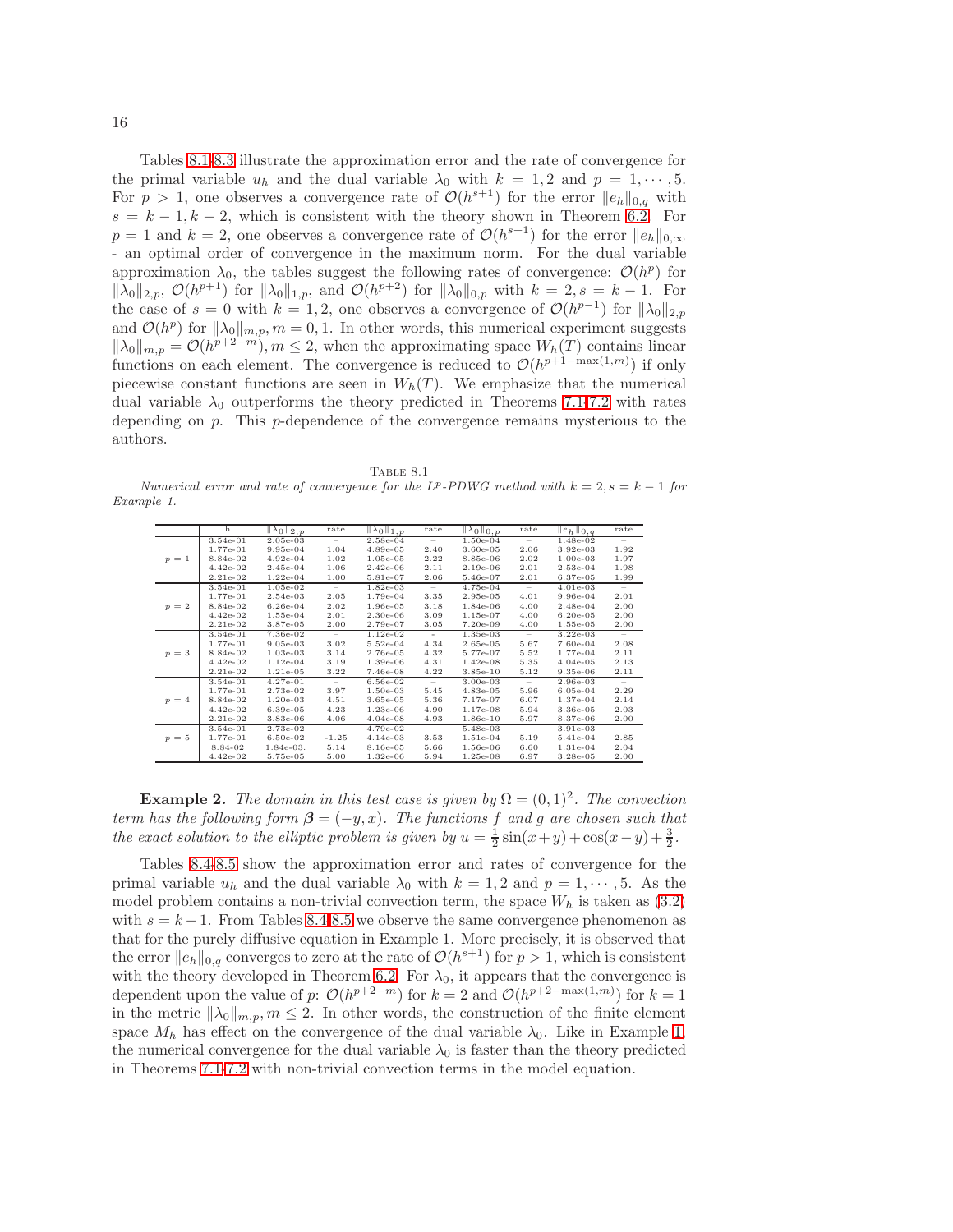TABLE 8.2 Numerical error and rate of convergence for the  $L^p$ -PDWG method with  $k = 2$ ,  $s = k - 2$  for Example 1.

|         | h           | $\ \lambda_0\ _{2,p}$ | rate                            | $\ \lambda_0\ _{1,p}$ | rate                            | $\ \lambda_0\ _{0,p}$ | rate                            | $\ e_h\ _{0,q}$ | rate                     |
|---------|-------------|-----------------------|---------------------------------|-----------------------|---------------------------------|-----------------------|---------------------------------|-----------------|--------------------------|
|         | $3.54e-01.$ | $4.27e-02$            | $\hspace{0.1mm}-\hspace{0.1mm}$ | $1.23e-01$            | $\hspace{0.1mm}-\hspace{0.1mm}$ | $3.23e-03$            | $\overline{\phantom{m}}$        | $1.02e-01$      |                          |
|         | 1.77e-01    | $4.16e-02$            | 0.04                            | $1.33e-01$            | $-0.11$                         | 2.08e-03              | 0.64                            | 5.46e-02        | 0.90                     |
| $p = 1$ | 8.84e-02    | $4.02e-02$            | 0.05                            | $1.40e-01$            | $-0.06$                         | $1.60e-03$            | 0.38                            | 2.82e-02        | 0.95                     |
|         | $4.42e-02$  | 3.90e-02              | 0.04                            | $1.43e-01$            | $-0.04$                         | $1.44e-03$            | 0.14                            | 1.45e-02        | 0.96                     |
|         | $2.21e-02$  | 3.85e-02              | 0.02                            | $1.45e-01$            | $-0.02$                         | $1.40e-03$            | 0.04                            | 7.36e-03        | 0.97                     |
|         | $3.54e-01$  | 8.54e-02              | $\sim$                          | $2.75e-01$            | $\qquad \qquad -$               | $1.32e-02$            | $\sim$                          | $1.04e-01$      | $\sim$                   |
|         | 1.77e-01    | 3.70e-02              | 1.21                            | 7.81e-02              | 1.82                            | 2.37e-03              | 2.47                            | 5.44e-02        | 0.93                     |
| $p = 2$ | 8.84e-02    | 1.60e-02              | 1.21                            | 2.08e-02              | 1.91                            | $4.95e-04$            | 2.26                            | 2.78e-02        | 0.97                     |
|         | $4.42e-02$  | $7.12e-03$            | 1.17                            | 5.37e-03              | 1.95                            | $1.16e-04$            | 2.09                            | 1.41e-02        | 0.98                     |
|         | 2.21e-02    | $3.28e-03$            | 1.12                            | 1.36e-03              | 1.98                            | 2.88e-05              | 2.01                            | 7.07e-03        | 0.99                     |
|         | 3.54e-01    | $3.12e-01$            | $\sim$                          | 5.23e-01              | $\sim$                          | $3.21e-02$            | $\hspace{0.1mm}-\hspace{0.1mm}$ | 1.00e-01        | $\sim$                   |
|         | 1.77e-01    | 1.38e-01              | 1.18                            | $6.50e-02$            | 3.01                            | $2.50e-03$            | 3.68                            | 5.31e-02        | 0.92                     |
| $p = 3$ | 8.84e-02    | 2.89e-02              | 2.26                            | 4.56e-03              | 3.83                            | 1.36e-04              | 4.20                            | 2.71e-02        | 0.97                     |
|         | $4.42e-02$  | $5.42e-03$            | 2.42                            | 3.225e-04             | 3.82                            | 1.70e-05              | 3.01                            | 1.35e-02        | 1.01                     |
|         | $2.21e-02$  | $1.01e-03$            | 2.43                            | 2.47e-05              | 3.71                            | $2.29e-06$            | 2.89                            | $6.66e-03$      | 1.02                     |
|         | $3.54e-01$  | $2.36e-01$            | $\sim$                          | $1.49e-01$            | $\hspace{0.1mm}-\hspace{0.1mm}$ | $2.33e-02$            | $\overline{\phantom{a}}$        | $1.12e-01$      | $\overline{\phantom{a}}$ |
|         | 1.77e-01    | $3.08e-01$            | $-3.84$                         | $6.84e-02$            | 1.12                            | 3.75e-03              | 2.63                            | 5.02e-02        | 1.16                     |
| $p = 4$ | 8.84e-02    | 1.80e-02              | 4.10                            | 2.06e-03              | 5.05                            | $2.52e-04$            | 3.90                            | 2.48e-02        | 1.02                     |
|         | $4.412e-02$ | 7.86e-04              | 4.51                            | 7.88e-05              | 4.71                            | 1.47e-05              | 4.10                            | 1.28e-02        | 0.96                     |
|         | $2.21e-02$  | 5.87e-05              | 3.74                            | $4.13e-06$            | 4.25                            | $9.02e-07$            | 4.03                            | $6.46e-03$      | 0.98                     |
|         | $3.54e-01$  | $5.21e-03$            | $\sim$                          | $1.23e-02$            | $\sim$                          | $3.61e-03$            | $\sim$                          | $4.38e-01$      | $\sim$                   |
|         | 1.77e-01    | 2.57e-01              | $-5.62$                         | 5.13e-02              | $-2.06$                         | 2.80e-03              | 0.37                            | 5.10e-02        | 3.10                     |
| $p = 5$ | 8.84e-02    | $1.32e-02$            | 4.28                            | $2.16e-03$            | 4.57                            | 4.07e-04              | 2.78                            | 2.38e-02        | 1.10                     |
|         | $4.42e-02$  | 6.97e-04              | 4.24                            | $6.62e-0.5$           | 5.03                            | $1.41e-05$            | 4.85                            | $1.23e-02$      | 0.95                     |
|         | $2.21e-02$  | 3.87e-05              | 4.17                            | $2.02e-06$            | 5.03                            | $4.41e-07$            | 5.00                            | $6.24e-03$      | 0.98                     |

TABLE 8.3

<span id="page-16-0"></span>Numerical error and rate of convergence for the  $L^p$ -PDWG method with  $k = 1, s = k - 1$  for Example 1.

|         | h           | $\ \lambda_0\ _{1,p}$ | rate    | $\ \lambda_0\ _{0,p}$ | rate     | $  e_h  _{0,q}$ | rate                     |
|---------|-------------|-----------------------|---------|-----------------------|----------|-----------------|--------------------------|
|         | $3.54e-01$  | $1.19e-01$            | $\sim$  | $3.11e-03$            | $\equiv$ | $1.12e-01$      | $\sim$                   |
|         | 1.77e-01    | $1.31e-01$            | 0.14    | 1.77e-03              | 0.81     | 6.08e-02        | 0.89                     |
| $p = 1$ | 8.84e-02    | $1.39e-01$            | $-0.08$ | $1.03e-03$            | 0.78     | 3.60e-02        | 0.76                     |
|         | $4.42e-02$  | $1.43e-01$            | $-0.04$ | 8.77e-04              | 0.23     | $2.22e-02$      | 0.70                     |
|         | $2.21e-02$  | $1.45e-01$            | $-0.02$ | $1.00e-03$            | $-0.20$  | 1.34e-02        | 0.72                     |
|         | $3.54e-01$  | $2.50e-01$            | $-$     | $1.14e-02$            | $\sim$   | $3.45e-02$      |                          |
|         | 1.77e-01    | 7.44e-02              | 1.75    | $2.07e-03$            | 2.46     | 1.75e-02        | 0.98                     |
| $p = 2$ | 8.84e-02    | $2.04e-02$            | 1.87    | $4.83e-04$            | 2.10     | 8.46e-03        | 1.05                     |
|         | $4.42e-02$  | $5.32e-03$            | 1.94    | $1.22e-04$            | 1.98     | $4.08e-03$      | 1.05                     |
|         | $2.21e-02$  | 1.36e-03              | 1.97    | $3.10e-05$            | 1.98     | $2.01e-03$      | 1.03                     |
|         | $3.54e-01$  | $4.68e-01$            | $\sim$  | 2.89e-02              | $\sim$   | $3.19e-02$      | $\overline{\phantom{a}}$ |
|         | 1.77e-01    | 5.87e-02              | 2.99    | 2.57e-03              | 3.49     | 1.54e-02        | 1.06                     |
| $p = 3$ | 8.84e-02    | $4.18e-03$            | 3.81    | $1.14e-04$            | 4.50     | 7.48e-03        | 1.04                     |
|         | $4.42e-02$  | $2.81e-04$            | 3.90    | 8.05e-06              | 3.82     | 3.73e-03        | 1.00                     |
|         | $2.21e-02$  | 1.96e-05              | 3.84    | $1.27e-06$            | 2.66     | 1.86e-03        | 1.00                     |
|         | $3.54 - 01$ | $1.41e-01$            | $\sim$  | $1.67e-02$            | $\sim$   | 3.38e-02        | $\sim$                   |
|         | 1.77e-01    | $5.22e-02$            | 1.44    | 2.96e-03              | 2.50     | 1.56e-02        | 1.12                     |
| $p = 4$ | 8.84e-02    | $1.54e-03$            | 5.08    | $1.90e-04$            | 3.96     | 7.52e-03        | 1.05                     |
|         | $4.42e-02$  | $6.88e-0.5$           | 4.48    | 1.37e-05              | 3.79     | 3.75e-03        | 1.00                     |
|         | $2.21e-02$  | $3.99e-06$            | 4.11    | 8.87e-07              | 3.95     | 1.88e-03        | 1.00                     |
|         | $3.54e-01$  | $2.62e-02$            | $\sim$  | $4.16e-03$            | $\sim$   | $6.20e-02$      | $\sim$                   |
|         | 1.77e-01    | $4.03e-02$            | $-0.62$ | $3.01e-03$            | 0.47     | 1.70e-02        | 1.87                     |
| $p = 5$ | 8.84e-02    | 1.88e-03              | 4.42    | $3.91e-04$            | 2.94     | 7.76e-03        | 1.13                     |
|         | $4.42e-02$  | $6.35e-0.5$           | 4.89    | $1.40e-05$            | 4.80     | 3.86e-03        | 1.01                     |
|         | $2.21e-02$  | $1.98e-06$            | 5.00    | $4.40e-07$            | 4.99     | $1.93e-03$      | 1.00                     |

Tables [8.4-](#page-17-0)[8.5](#page-17-1) also show the approximation error and convergence rates for the  $L^1$ -PDWG method, i.e.,  $p = 1$ . For the case of  $k = 2$  and  $s = 1$ , we see an optimal order of convergence in the maximum norm for the primal variable. Like Example [1,](#page-14-2) the convergence for the dual variable  $\lambda_0$  varies with respect to the choice of  $M_h$ . For s = 1, Table [8.4](#page-17-0) shows a convergence rate of  $\mathcal{O}(h^{p+2-\max(1,m)})$  for the error  $\|\lambda_0\|_{m,p}$ with  $m \le 2$ . For  $s = 0$ , no convergence is seen from Table [8.5](#page-17-1) for  $\|\lambda_0\|_{m,p}$ ,  $m \le 1$ .

<span id="page-16-2"></span>Example 3. Let  $\Omega = (0,1)^2$  and  $\Omega_1 = (0.25, 0.75)^2, \Omega_2 = \Omega \setminus \overline{\Omega}_1$ . Consider the following problem: Find an unknown function u satisfying

<span id="page-16-1"></span>(8.1) 
$$
-\nabla \cdot (\alpha \nabla u) + \beta u = f, \quad \text{in } \Omega_1 \cup \Omega_2,
$$

$$
u = g, \quad \text{on } \partial \Omega
$$

$$
[\![u]\!]_{\Gamma} = 0, \quad [[(\alpha \nabla u - \beta u) \cdot \mathbf{n}]\!]_{\Gamma} = \psi, \quad \text{on } \Gamma = \partial \Omega_1 \cap \partial \Omega_2,
$$

where **n** is the unit outward normal of  $\Gamma$  with respect to  $\Omega_1$ , and  $\llbracket u \rrbracket_{\Gamma}$  denotes the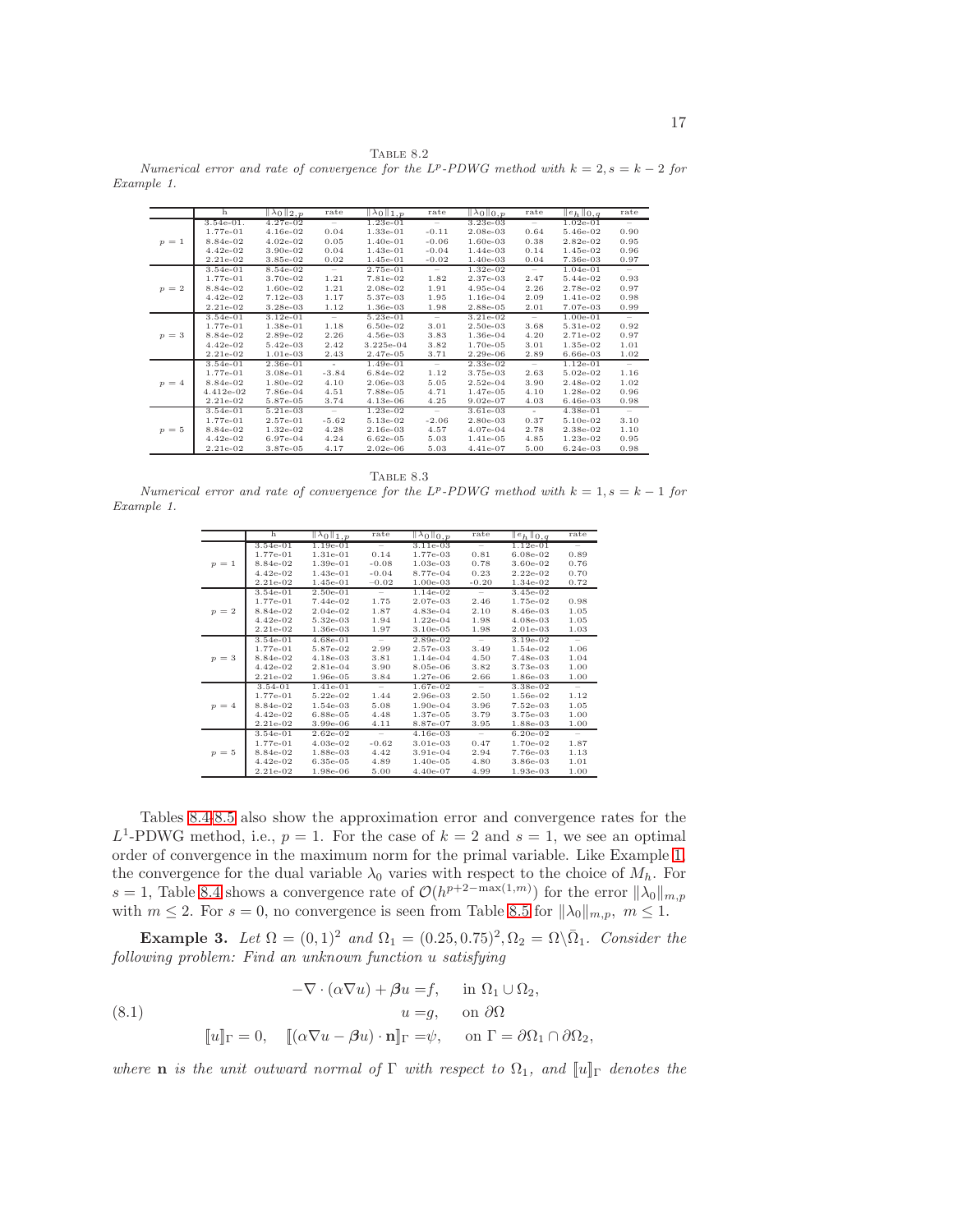TABLE  $8.4\,$ 

<span id="page-17-0"></span>Numerical error and rate of convergence for the  $L^p$ -PDWG method with  $k = 2$ ,  $s = k - 1$  for Example 2.

|         | h          | $\ \lambda_0\ _{2,p}$ | rate                     | $\ \lambda_0\ _{1,n}$ | rate                            | $\ \lambda_0\ _{0,n}$ | rate                              | $\ e_h\ _{0,q}$ | rate                            |
|---------|------------|-----------------------|--------------------------|-----------------------|---------------------------------|-----------------------|-----------------------------------|-----------------|---------------------------------|
|         | $3.54e-01$ | $4.87e-03$            | -                        | $8.18e-04$            | $\qquad \qquad -$               | 8.78e-04              | -                                 | 2.47e-02        |                                 |
|         | 1.77e-01   | 2.45e-03              | 0.99                     | 2.18e-04              | 1.91                            | 2.17e-04              | 2.01                              | $6.16e-03$      | 2.00                            |
| $p = 1$ | 8.84e-02   | $1.23e-03$            | 1.00                     | 5.58e-05              | 1.96                            | 5.40e-05              | 2.01                              | 1.58e-03        | 1.96                            |
|         | $4.42e-02$ | $6.14e-04$            | 1.00                     | 1.41e-05              | 1.98                            | $1.35e-05$            | 2.00                              | 3.98e-04        | 1.99                            |
|         | $2.21e-02$ | $3.07e-04$            | 1.00                     | 3.54e-06              | 1.99                            | 3.36e-06              | 2.00                              | $1.00e-04$      | 1.99                            |
|         | $3.54e-01$ | $2.20e-02$            | $\overline{\phantom{a}}$ | $2.26e-03$            | $\hspace{0.1mm}-\hspace{0.1mm}$ | $2.17e-03$            | $\hspace{0.1in} - \hspace{0.1in}$ | 5.73e-03        | $\overline{\phantom{a}}$        |
|         | 1.77e-01   | 5.46e-03              | 2.01                     | 2.37e-04              | 3.26                            | 1.36e-04              | 4.00                              | 1.41e-03        | 2.02                            |
| $p = 2$ | 8.84e-02   | 1.36e-03              | 2.00                     | 2.74e-05              | 3.11                            | 8.49e-06              | 4.00                              | $3.52e-04$      | 2.01                            |
|         | $4.42e-02$ | $3.41e-04$            | 2.00                     | $3.33e-06$            | 3.04                            | 5.30e-07              | 4.00                              | 8.80e-05        | 2.00                            |
|         | 2.21e-02   | 8.51e-05              | 2.00                     | $4.11e-07$            | 3.02                            | 3.31e-08              | 4.00                              | $2.20e-0.5$     | 2.00                            |
|         | 3.54e-01   | $1.33e-01$            | $\overline{\phantom{a}}$ | $1.40e-02$            | $\overline{\phantom{a}}$        | 5.21e-03              | $\overline{\phantom{a}}$          | 4.70e-03        | $\overline{\phantom{a}}$        |
|         | 1.77e-01   | 1.80e-02              | 2.89                     | 8.77e-04              | 3.99                            | $9.80e-0.5$           | 5.73                              | 1.16e-03        | 2.02                            |
| $p = 3$ | 8.84e-02   | 2.17e-03              | 3.05                     | $5.22e-05$            | 4.07                            | 1.97e-06              | 5.64                              | 2.87e-04        | 2.01                            |
|         | $4.42e-02$ | $2.59e-04$            | 3.07                     | $3.14e-06$            | 4.06                            | 4.41e-08              | 5.48                              | 7.14e-05        | 2.01                            |
|         | 2.21e-02   | $3.09e-05$            | 3.07                     | 1.92e-07              | 4.04                            | 1.11e-09              | 5.32                              | 1.79e-05        | 1.99                            |
|         | 3.54e-01   | 3.46e-01              | $\overline{\phantom{a}}$ | 4.97e-02              | $\hspace{0.1mm}-\hspace{0.1mm}$ | $9.70e-03$            | $\hspace{0.1mm}-\hspace{0.1mm}$   | $4.43e-03$      | $\hspace{0.1mm}-\hspace{0.1mm}$ |
|         | 1.77e-01   | 5.86e-02              | 2.56                     | 3.23e-03              | 3.94                            | $1.45e-04$            | 6.06                              | 1.11e-03        | 2.00                            |
| $p = 4$ | 8.84e-02   | 3.37e-03              | 4.12                     | $9.82e-05$            | 5.04                            | 1.91e-06              | 6.25                              | 2.83e-04        | 1.97                            |
|         | $4.42e-02$ | $2.03e-04$            | 4.06                     | $3.06e-06$            | 5.00                            | 2.85e-08              | 6.07                              | 7.15e-05        | 1.99                            |
|         | 2.21e-02   | $1.25e-05$            | 4.01                     | $9.61e-08$            | 4.99                            | $4.41e-10$            | 6.01                              | 1.79e-05        | 2.00                            |
|         | $3.54e-01$ | $5.46e-01$            | $\overline{\phantom{a}}$ | $9.69e-02$            | $\overline{\phantom{m}}$        | $1.38e-02$            | $\hspace{0.1mm}-\hspace{0.1mm}$   | $4.83e-03$      | $\overline{\phantom{m}}$        |
| $p=5$   | 1.77e-01   | 1.68e-01              | 1.70                     | $1.03e-02$            | 3.23                            | 3.67e-04              | 5.24                              | $1.13e-03$      | 2.10                            |
|         | 8.84e-02   | $6.03e-03$            | 4.80                     | 1.97e-04              | 5.71                            | 3.70e-06              | 6.63                              | 2.84e-04        | 1.99                            |
|         | $4.42e-02$ | 1.89e-04              | 5.00                     | $3.10e-06$            | 5.99                            | 2.91e-08              | 6.99                              | 7.08e-05        | 2.00                            |

<span id="page-17-1"></span>TABLE 8.5 Numerical error and rate of convergence for the  $L^p$ -PDWG method with  $k = 1, s = k - 1$  for Example 2.

|         | h          | $\ \lambda_0\ _{1,p}$ | rate                     | $\ \lambda_0\ _{0,p}$ | rate                     | $  e_h  _{0,q}$ | rate                     |
|---------|------------|-----------------------|--------------------------|-----------------------|--------------------------|-----------------|--------------------------|
|         | $3.54e-01$ | 7.72e-02              | Ξ                        | $1.04e-02$            | Ξ                        | $2.10e-01$      | $\overline{\phantom{a}}$ |
|         | 1.77e-01   | 8.44e-02              | $-0.13$                  | $9.49e-03$            | 0.14                     | $1.22e-01$      | 0.78                     |
| $p = 1$ | 8.84e-02   | 8.90e-02              | $-0.08$                  | $9.27e-03$            | 0.03                     | 7.14e-02        | 0.78                     |
|         | $4.42e-02$ | $9.16e-02$            | $-0.04$                  | 9.31e-03              | $-0.00$                  | 4.49e-02        | 0.67                     |
|         | $2.21e-02$ | $9.29e-02$            | $-0.02$                  | $9.42e-03$            | $-0.01$                  | 2.80e-02        | 0.68                     |
|         | 3.54e-01   | $1.60e-01$            | $\overline{\phantom{a}}$ | $3.09e-02$            | $\hspace{0.1mm}$         | 4.96e-02        |                          |
|         | 1.77e-01   | $4.76e-02$            | 1.75                     | 7.83e-03              | 1.98                     | 2.47e-02        | 1.00                     |
| $p = 2$ | 8.84e-02   | 1.31e-02              | 1.86                     | $2.02e-03$            | 1.96                     | $1.19e-02$      | 1.06                     |
|         | $4.42e-02$ | 3.47e-03              | 1.92                     | 5.14e-04              | 1.97                     | 5.64e-03        | 1.07                     |
|         | $2.21e-02$ | 8.90e-04              | 1.96                     | 1.30e-04              | 1.99                     | 2.74e-03        | 1.04                     |
|         | $3.54e-01$ | $3.16e-01$            | $\overline{\phantom{0}}$ | 7.09e-02              | $\overline{\phantom{a}}$ | $4.43e-02$      |                          |
|         | 1.77e-01   | $4.17e-02$            | 2.92                     | 8.68e-03              | 3.03                     | 2.07e-02        | 1.09                     |
| $p = 3$ | 8.84e-02   | 3.45e-03              | 3.60                     | 7.93e-04              | 3.45                     | 9.88e-03        | 1.07                     |
|         | $4.42e-02$ | $3.04e-04$            | 3.51                     | 7.64e-05              | 3.38                     | 4.86e-03        | 1.02                     |
|         | $2.21e-02$ | $3.12e-0.5$           | 3.28                     | 8.05e-06              | 3.25                     | $2.42e-03$      | 1.01                     |
|         | 3.54e-01   | $9.35e-02$            | $\hspace{0.1mm}$         | $4.03e-02$            | $\overline{\phantom{a}}$ | $5.01e-02$      | $-$                      |
|         | 1.77e-01   | 4.59e-02              | 1.03                     | $1.02e-02$            | 1.99                     | $2.10e-02$      | 1.25                     |
| $p = 4$ | 8.84e-02   | $3.84e-03$            | 3.58                     | $9.62e-04$            | 3.40                     | 9.70e-03        | 1.12                     |
|         | $4.42e-02$ | $2.39e-04$            | 4.01                     | 5.76e-05              | 4.06                     | $4.73e-03$      | 1.03                     |
|         | $2.21e-02$ | $1.49e-05$            | 4.00                     | 3.55e-06              | 4.02                     | 2.35e-03        | 1.01                     |
|         | $3.54e-01$ | $6.61e-03$            | $\hspace{0.1mm}$         | 8.87e-03              | $\overline{\phantom{a}}$ | $2.51e-01$      | $\overline{\phantom{a}}$ |
|         | $1.77e-01$ | $2.82e-02$            | $-2.09$                  | $4.51e-03$            | 0.98                     | $2.14e-02$      | 3.55                     |
| $p = 5$ | 8.84e-02   | 7.21e-03              | 1.97                     | 1.76e-03              | 1.36                     | 9.70e-03        | 1.14                     |
|         | $4.42e-02$ | $2.51e-04$            | 4.85                     | 5.98e-05              | 4.88                     | $4.70e-03$      | 1.04                     |
|         | $2.21e-02$ | 7.85e-06              | 5.00                     | 1.87e-06              | 5.00                     | $2.34e-03$      | 1.01                     |
|         |            |                       |                          |                       |                          |                 |                          |

jump of u across the interface Γ. We take  $f = 0, \beta = (0, 0)$  and a piecewise constant function  $\alpha$  defined as  $\alpha|_{\Omega_1} = 5$ ,  $\alpha|_{\Omega_2} = 1$ . The functions g and  $\psi$  are chosen so that the exact solution to this problem is given by  $u = e^x \cos(y) + 10$ .

Based on the variational formulation, we numerically solve the above problem by slightly modifying our algorithm [\(3.5\)](#page-3-0)-[\(3.6\)](#page-3-0) as follows: Find  $(u_h; \lambda_h) \in M_h \times W_h^0$ , such that

$$
s(\lambda_h, \sigma) + b(u_h, \sigma) = (f, \sigma_0) - \langle g, \sigma_n \rangle_{\partial \Omega} + \langle \psi, \sigma_b \rangle_{\Gamma}, \qquad \forall \sigma \in W_h^0,
$$
  

$$
b(v, \lambda_h) = 0, \qquad \forall v \in M_h,
$$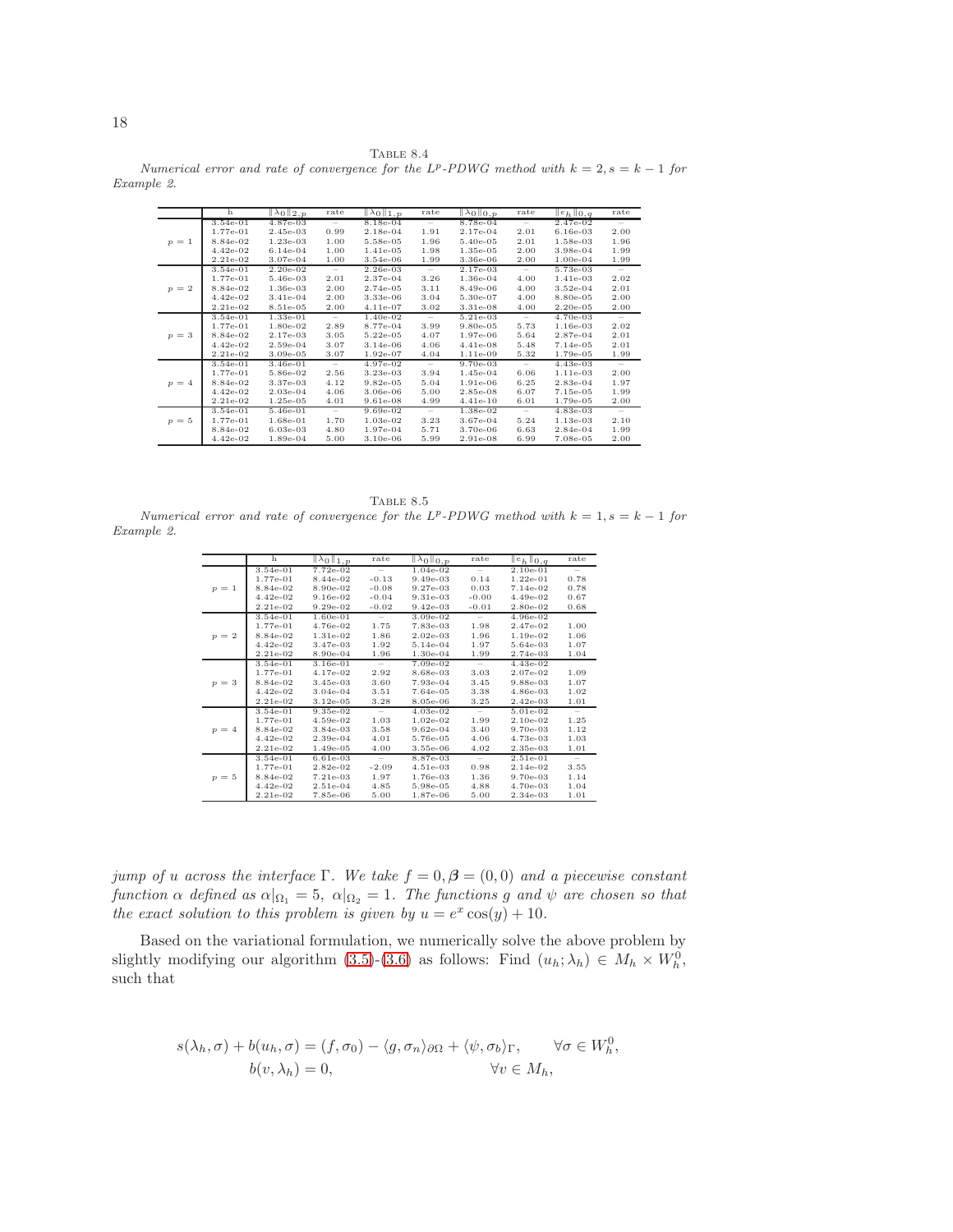where

$$
s(\lambda, \sigma) = \sum_{T \in \mathcal{T}_h} h_T^{1-2p} \int_{\partial T} |\lambda_0 - \lambda_b|^{p-1} sgn(\lambda_0 - \lambda_b) (\sigma_0 - \sigma_b) ds
$$
  
+ 
$$
\sum_{T \in \mathcal{T}_h} h_T^{1-p} \int_{\partial T} |\alpha \nabla \lambda_0 \cdot \mathbf{n} - \lambda_n|^{p-1} sgn(\alpha \nabla \lambda_0 \cdot \mathbf{n} - \lambda_n) (\alpha \nabla \sigma_0 \cdot \mathbf{n} - \sigma_n) ds.
$$
  

$$
b(u, \lambda) = \sum_{T \in \mathcal{T}_h} (u, -\beta \cdot \nabla_w \lambda - \alpha \Delta_w \lambda)_T.
$$

Tables [8.6](#page-18-0)[-8.8](#page-19-0) show the numerical performance for the primal variable  $u_h$  and the dual variable  $\lambda_0$  for  $k = 1, 2$  and  $p = 1, \ldots, 5$ . It can be seen that, for both the linear (i.e.,  $k = 1$ ) and quadratic (i.e.,  $k = 2$ ) PDWG methods, the convergence rate for the error  $||e_h||_{0,q}$  is of order  $\mathcal{O}(h^{s+1})$ . This numerical experiment suggests that the theoretical estimate in Theorem [6.2](#page-10-4) should hold true for elliptic problems with piecewise constant diffusions. Analogously to Example [1,](#page-14-2) the error  $\|\lambda_0\|_{m,p}$ ,  $m =$ 0, 1, 2, for the dual variable converges to zero at the rate of  $\mathcal{O}(h^{p+2-m})$  when  $k =$  $2, s = k - 1$  and  $p \ge 1$ . As shown in Tables [8.7-](#page-19-1)[8.8,](#page-19-0) the rate of convergence varies in ways that depend on the value of p for  $k = 1, s = k - 1$  and  $k = 2, s = k - 2$ . Note that no convergence was seen from Tables [8.7](#page-19-1) [-8.8](#page-19-0) for the dual variable  $\lambda_0$  for the case of  $p = 1, s = 0$ .

TABLE 8.6

<span id="page-18-0"></span>Numerical error and rate of convergence for the  $L^p$ -PDWG method with  $k = 2$ ,  $s = k - 1$  for Example 3.

|         | h          | $\ \lambda_0\ _{2,p}$ | rate                     | $\ \lambda_0\ _{1,p}$ | rate                     | $\ \lambda_0\ _{0,p}$ | rate                     | $  e_h  _{0,q}$ | rate                              |
|---------|------------|-----------------------|--------------------------|-----------------------|--------------------------|-----------------------|--------------------------|-----------------|-----------------------------------|
|         | $3.54e-01$ | $1.19e-02$            | $\overline{\phantom{m}}$ | $9.22e-04$            | $\qquad \qquad -$        | $8.57e-0.5$           | $\qquad \qquad =$        | 7.176e-02       |                                   |
|         | 1.77e-01   | $4.90e-03$            | 1.29                     | $1.66e-04$            | 2.47                     | $1.11e-05$            | 2.96                     | 1.85e-02        | 1.96                              |
| $p = 1$ | 8.84e-02   | $2.25e-03$            | 1.12                     | 3.34e-05              | 2.31                     | $1.40e-06$            | 2.99                     | 4.58e-03        | 2.01                              |
|         | $4.42e-02$ | $1.09e-03$            | 1.04                     | 7.57e-06              | 2.14                     | 1.75e-07              | 2.99                     | 1.18e-03        | 1.95                              |
|         | 2.21e-02   | 5.41e-04              | 1.01                     | $1.82e-06$            | 2.06                     | $2.20e-0.8$           | 3.00                     | 3.16e-04        | 1.91                              |
|         | 3.54e-01   | $5.02e-02$            | $\overline{\phantom{a}}$ | $7.14e-03$            | $\overline{\phantom{a}}$ | 7.86e-04              | $\overline{\phantom{a}}$ | $1.21e-02$      | $\hspace{0.1in} - \hspace{0.1in}$ |
|         | 1.77e-01   | $9.29e-03$            | 2.43                     | $6.07e-04$            | 3.55                     | 4.77e-05              | 4.04                     | 3.06e-03        | 1.98                              |
| $p = 2$ | 8.84e-02   | 1.97e-03              | 2.24                     | 5.62e-05              | 3.43                     | 2.91e-06              | 4.03                     | 7.68e-04        | 2.00                              |
|         | $4.42e-02$ | 4.57e-04              | 2.11                     | 5.90e-06              | 3.25                     | 1.79e-07              | 4.02                     | $1.92e-04$      | 2.00                              |
|         | 2.21e-02   | $1.11e-04$            | 2.04                     | 6.79e-07              | 3.12                     | $1.11e-08$            | 4.01                     | 4.80e-05        | 2.00                              |
|         | $3.54e-01$ | $6.98e-02$            | $\overline{\phantom{a}}$ | 1.30e-02              | $\overline{\phantom{a}}$ | $1.37e-03$            | $\overline{\phantom{a}}$ | 7.30e-03        |                                   |
|         | 1.77e-01   | $4.48e-03$            | 3.96                     | $4.41e-04$            | 4.88                     | 2.85e-05              | 5.59                     | 1.66e-03        | 2.13                              |
| $p = 3$ | 8.84e-02   | $3.59e-04$            | 3.64                     | 1.78e-05              | 4.63                     | 5.95e-07              | 5.58                     | 3.70e-04        | 2.17                              |
|         | $4.42e-02$ | $3.91e-05$            | 3.20                     | 8.42e-07              | 4.40                     | $1.29e-08$            | 5.53                     | 7.99e-05        | 2.21                              |
|         | 2.21e-02   | $4.94e-06$            | 2.98                     | 4.63e-08              | 4.19                     | $2.98e-10$            | 5.43                     | 1.75e-05        | 2.19                              |
|         | 3.54e-01   | $9.83e-03$            | $\sim$                   | $1.97e-03$            | $\sim$                   | $1.94e-04$            | $\sim$                   | $5.61e-03$      | $\overline{\phantom{0}}$          |
|         | 1.77e-01   | $3.93e-04$            | 4.64                     | $3.17e-0.5$           | 5.95                     | $1.54e-06$            | 6.98                     | $1.11e-03$      | 2.33                              |
| $p = 4$ | 8.84e-02   | $2.34e-05$            | 4.07                     | 8.58e-07              | 5.21                     | 1.69e-08              | 6.50                     | 2.71e-04        | 2.04                              |
|         | $4.42e-02$ | $1.43e-06$            | 4.03                     | 2.81e-08              | 4.93                     | $2.41e-10$            | 6.14                     | 6.76e-05        | 2.00                              |
|         | 2.21e-02   | 8.86e-08              | 4.02                     | 8.98e-10              | 4.97                     | 3.67e-12              | 6.03                     | 1.67e-05        | 2.02                              |
|         | $3.54e-01$ | $6.28e-03$            | $\qquad \qquad -$        | $1.17e-03$            | $\sim$                   | 8.38e-05              | $\overline{\phantom{m}}$ | $2.16e-02$      | -                                 |
| $p=5$   | 1.77e-01   | $1.70e-04$            | 5.21                     | $1.25e-05$            | 6.54                     | $4.63e-07$            | 7.50                     | 4.88e-03        | 2.15                              |
|         | 8.84e-02   | $4.92e-06$            | 5.11                     | 2.05e-07              | 5.94                     | $3.49e-09$            | 7.05                     | $1.25e-03$      | 1.96                              |
|         | $4.42e-02$ | $1.49e-07$            | 5.04                     | $3.23e-09$            | 5.98                     | 2.71e-11              | 7.01                     | $3.19e-04$      | 1.98                              |

**Example 4.** In this test, we consider the model problem  $(8.1)$  in the domain  $\Omega = (0, 1)^2 = \Omega_1 \cup \Omega_2$ , where  $\Omega_1$  is the circular domain centered at  $(0.5, 0.5)$  with radius 0.25 and  $\Omega_2 = \Omega \backslash \Omega_1$ . The diffusive and convective terms are given by

$$
\alpha|_{\Omega} = 1, \ \ \beta|_{\Omega_1} = (0,1), \ \ \beta|_{\Omega_2} = (1,0).
$$

The functions f, g and  $\psi$  are chosen so that the exact solution to this problem is  $u=e^{x^2+y}.$ 

The same algorithm as that for Example [3](#page-16-2) was employed for solving this problem. Tables [8.9-](#page-20-7)[8.10](#page-20-8) show the performance of the L<sup>p</sup>-PDWG for  $u_h$  and  $\lambda_h$  for  $k = 1, 2$ and  $p = 1, \ldots, 4$ . It can be seen that the convergence for the error  $||e_h||_{0,q}$  is of order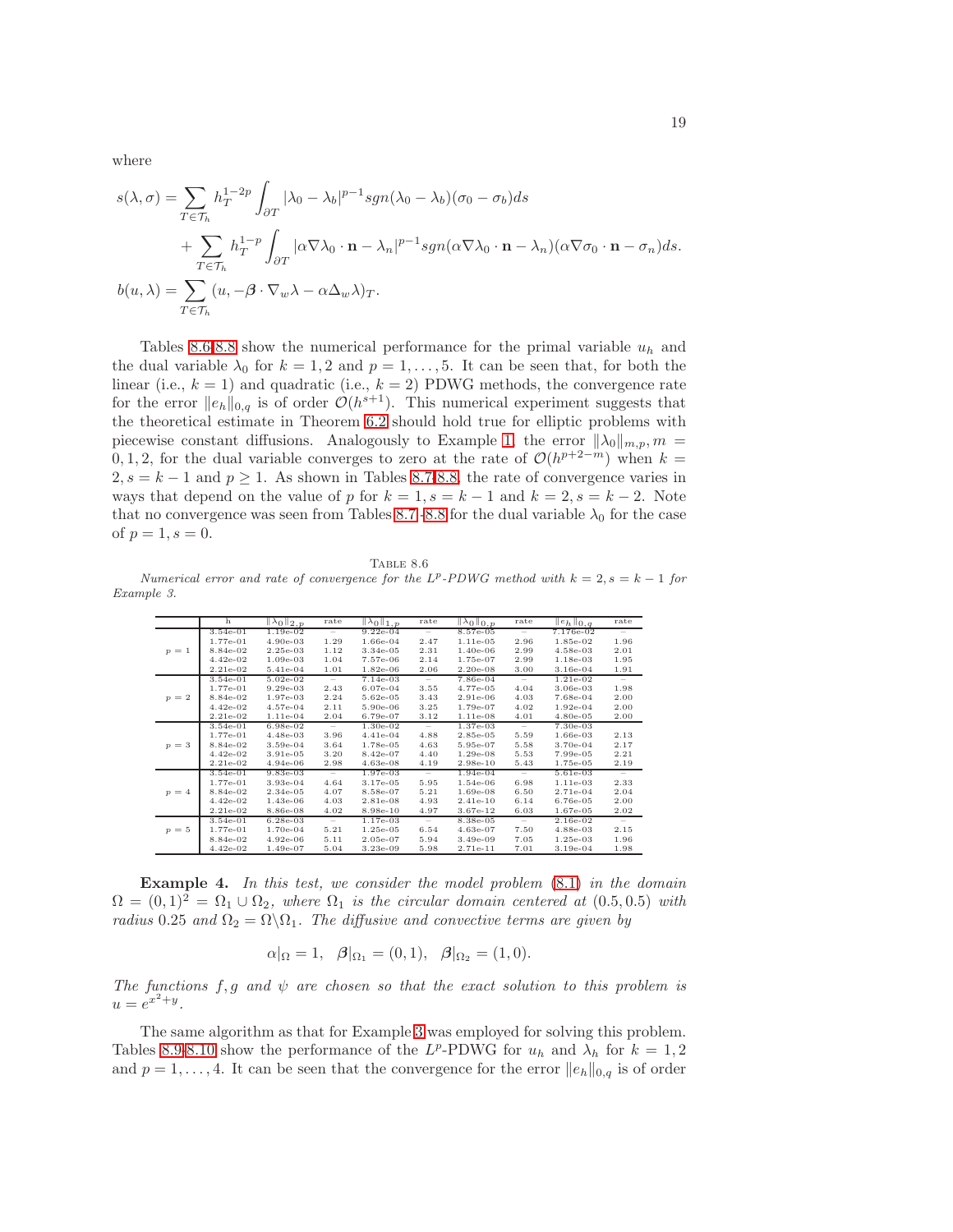TABLE 8.7

<span id="page-19-1"></span>Numerical error and rate of convergence for the  $L^p$ -PDWG method with  $k = 2$ ,  $s = k - 2$  for Example 3.

|         | h          | $\ \lambda_0\ _{2,p}$ | rate                            | $\ \lambda_0\ _{1,p}$ | rate                     | $\ \lambda_0\ _{0,p}$ | rate                     | $  e_h  _{0,q}$ | rate                     |
|---------|------------|-----------------------|---------------------------------|-----------------------|--------------------------|-----------------------|--------------------------|-----------------|--------------------------|
|         | $3.54e-01$ | 8.36e-00              | $\overline{\phantom{m}}$        | 3.79e-00              | $\overline{\phantom{a}}$ | 3.85e-01              | $\qquad \qquad -$        | $6.45e-01$      | $\qquad \qquad -$        |
| $p = 1$ | 1.77e-01   | $1.20e-00$            | 2.79                            | $9.03e-01$            | 2.07                     | 8.98e-02              | 2.10                     | $3.62e-01$      | 0.83                     |
|         | 8.84e-02   | 1.09e-00              | 0.15                            | 8.55e-01              | 0.08                     | 8.19e-02              | 0.13                     | $3.12e-01$      | 0.21                     |
|         | $4.42e-02$ | 1.09e-00              | 0.00                            | 8.76e-01              | $-0.03$                  | 8.30e-02              | $-0.02$                  | $2.69e-01$      | 0.22                     |
|         | $3.54e-01$ | $6.49e-01$            | $\overline{\phantom{m}}$        | 5.77e-01              | $\overline{\phantom{m}}$ | 8.48e-02              | $\qquad \qquad -$        | $1.39e-01$      | $\overline{\phantom{0}}$ |
|         | 1.77e-01   | $2.19e-01$            | 1.57                            | $1.72e-01$            | 1.75                     | $2.34e-02$            | 1.86                     | 8.11e-02        | 0.77                     |
| $p = 2$ | 8.84e-02   | $1.01e-01$            | 1.11                            | 5.10e-02              | 1.76                     | $6.66e-03$            | 1.82                     | $4.59e-02$      | 0.82                     |
|         | $4.42e-02$ | 4.56e-02              | 1.14                            | 1.46e-02              | 1.81                     | 1.86e-03              | 1.84                     | $2.41e-02$      | 0.93                     |
|         | $2.21e-02$ | 1.98e-02              | 1.20                            | 3.96e-03              | 1.88                     | 4.97e-04              | 1.91                     | 1.21e-02        | 0.99                     |
|         | 3.54e-01   | $1.03e + 00$          | $\hspace{0.1mm}-\hspace{0.1mm}$ | 8.11e-01              | $\sim$                   | $1.21e-01$            | $\overline{\phantom{a}}$ | $1.21e-01$      | $\overline{\phantom{m}}$ |
|         | 1.77e-01   | 4.74e-01              | 1.12                            | 1.64e-01              | 2.30                     | 2.35e-02              | 2.36                     | $6.25e-02$      | 0.96                     |
| $p = 3$ | 8.84e-02   | $1.30e-01$            | 1.87                            | 1.37e-02              | 3.58                     | 1.85e-03              | 3.67                     | 2.93e-02        | 1.10                     |
|         | $4.42e-02$ | 2.63e-02              | 2.30                            | 9.76e-04              | 3.82                     | $1.22e-04$            | 3.92                     | 1.43e-02        | 1.04                     |
|         | $2.21e-02$ | 5.11e-03              | 2.37                            | 6.87e-05              | 3.83                     | 7.83e-06              | 3.97                     | 7.07e-03        | 1.01                     |
|         | 3.54e-01   | 2.90e-02              | $\overline{\phantom{m}}$        | $7.04e-02$            | $\overline{\phantom{m}}$ | 7.84e-03              | $\overline{\phantom{m}}$ | $1.19e-01$      | $\overline{\phantom{a}}$ |
|         | 1.77e-01   | $9.24e-01$            | $-5.00$                         | 1.58e-01              | $-1.16$                  | $2.34e-02$            | $-1.58$                  | 5.82e-02        | 1.03                     |
| $p = 4$ | 8.84e-02   | 7.81e-02              | 3.60                            | 4.66e-03              | 5.08                     | 5.39e-04              | 5.44                     | 2.74e-02        | 1.09                     |
|         | $4.42e-02$ | 3.95e-03              | 4.31                            | $1.11e-04$            | 5.39                     | $1.32e-05$            | 5.35                     | 1.37e-02        | 1.00                     |
|         | $2.21e-02$ | 2.83e-04              | 3.80                            | 3.59e-06              | 4.96                     | 5.06e-07              | 4.71                     | 6.84e-03        | 1.00                     |
|         | $3.54e-01$ | 1.66e-00              | $\qquad \qquad -$               | $2.71e-01$            | $\overline{\phantom{m}}$ | $3.93e-02$            | $\overline{\phantom{a}}$ | $1.17e-01$      | $\overline{\phantom{a}}$ |
| $p=5$   | 1.77e-01   | 5.55e-02              | 4.90                            | $9.24e-03$            | 4.88                     | $1.15e-03$            | 5.09                     | 5.40e-02        | 1.20                     |
|         | 8.84e-02   | 1.83e-03              | 4.93                            | 8.84e-05              | 6.71                     | 8.65e-06              | 7.06                     | 2.69e-02        | 1.00                     |
|         | $4.42e-02$ | 8.89e-05              | 4.36                            | 1.86e-06              | 5.58                     | 1.50e-07              | 5.85                     | 1.35e-02        | 1.00                     |

<span id="page-19-0"></span>TABLE 8.8 Numerical error and rate of convergence for the  $L^p$ -PDWG method with  $k = 1, s = k - 1$  for Example 3.

|         | h           | $\mathbb{Z}_{0}$   1, p | rate                     | $\overline{\ \lambda_0\ }_{0,p}$ | rate             | $  e_h  _{0,q}$ | rate   |
|---------|-------------|-------------------------|--------------------------|----------------------------------|------------------|-----------------|--------|
|         | $3.54e-01$  | $4.35e-01$              | Ξ.                       | $4.89e-02$                       | Ξ                | $5.31e-01$      | Ξ      |
|         | 1.77e-01    | $2.52e-01$              | 0.79                     | 2.66e-02                         | 0.88             | $4.04e-01$      | 0.39   |
| $p = 1$ | 8.84e-02    | $2.46e-01$              | 0.03                     | $2.43e-02$                       | 0.13             | $3.41e-01$      | 0.25   |
|         | $4.42e-02$  | $2.57e-01$              | $-0.06$                  | 2.45e-02                         | $-0.01$          | 2.95e-01        | 0.21   |
|         | $2.21e-02$  | $2.71e-01$              | $-0.07$                  | $2.55e-02$                       | $-0.05$          | 2.56e-01        | 0.20   |
|         | 3.54e-01    | $4.70e-01$              | $-$                      | 7.58e-02                         | $\sim$           | $1.47e-01$      | $\sim$ |
|         | 1.77e-01    | $1.48e-01$              | 1.67                     | $2.13e-02$                       | 1.83             | 8.87e-02        | 0.73   |
| $p = 2$ | 8.84e-02    | $4.52e-02$              | 1.71                     | $6.04e-03$                       | 1.82             | 5.41e-02        | 0.71   |
|         | $4.42e-02$  | 1.33e-02                | 1.77                     | 1.71e-03                         | 1.82             | $3.11e-02$      | 0.80   |
|         | $2.21e-02$  | 3.74e-03                | 1.83                     | $4.72e-04$                       | 1.86             | 1.67e-02        | 0.90   |
|         | $3.54e-01$  | $6.49e-01$              | $\sim$                   | $1.08e-01$                       | $\sim$           | $1.26e-01$      | $\sim$ |
|         | 1.77e-01    | $1.40e-01$              | 2.22                     | $2.08e-02$                       | 2.38             | $6.55e-02$      | 0.94   |
| $p = 3$ | 8.84e-02    | $1.22e-02$              | 3.52                     | $1.72e-03$                       | 3.60             | $3.10e-02$      | 1.08   |
|         | $4.42e-02$  | 8.73e-04                | 3.80                     | $1.20e-04$                       | 3.84             | 1.48e-02        | 1.07   |
|         | $2.21e-02$  | 5.78e-05                | 3.92                     | 7.69e-06                         | 3.96             | 7.17e-03        | 1.04   |
|         | $3.54 - 01$ | 8.70e-02                | $\overline{\phantom{a}}$ | $1.27e-02$                       | $\sim$           | $1.20e-01$      | $\sim$ |
|         | 1.77e-01    | $1.30e-01$              | $-0.58$                  | $2.08e-02$                       | $-0.71$          | $6.11e-02$      | 0.98   |
| $p = 4$ | 8.84e-02    | $3.35e-03$              | 5.28                     | $4.82e-04$                       | 5.43             | 2.75e-02        | 1.15   |
|         | $4.42e-02$  | $6.33e-0.5$             | 5.73                     | $9.16e-06$                       | 5.72             | 1.37e-02        | 1.01   |
|         | 2.21e-02    | 1.87e-06                | 5.08                     | 3.38e-07                         | 4.76             | $6.83e-03$      | 1.00   |
|         | $3.54e-01$  | $2.83e-01$              | $\sim$                   | $4.90e-02$                       | $\hspace{0.1mm}$ | $1.19e-01$      | $\sim$ |
|         | 1.77e-01    | $6.13e-03$              | 5.53                     | $9.44e-04$                       | 5.70             | 5.40e-02        | 1.15   |
| $p = 5$ | 8.84e-02    | 3.75e-05                | 7.35                     | $6.05e-06$                       | 7.29             | $2.69e-02$      | 1.00   |
|         | $4.42e-02$  | $7.05e-07$              | 5.73                     | $1.34e-07$                       | 5.49             | $1.35e-02$      | 1.00   |
|         | 2.21e-02    | $2.28e-0.8$             | 4.95                     | $4.35e-09$                       | 4.95             | $6.73e-03$      | 1.00   |

 $\mathcal{O}(h^{s+1})$  for  $k = 1, 2$  and  $p > 1$ , which suggests that the results of Theorem [6.2](#page-10-4) may hold true for elliptic problems with piecewise constant or smooth convection. For  $\|\lambda_0\|_{m,p}$ , Tables [8.9](#page-20-7)[-8.10](#page-20-8) demonstrate a convergence of  $\mathcal{O}(h^{p+2-m})$  when  $k=2$  and  $\mathcal{O}(h^p)$  when  $k = 1$ . It was observed the numerical convergence for the dual variable  $\lambda_0$  performs significantly better than the theory shown in Theorems [7.1-](#page-13-2)[7.2.](#page-14-1) Tables [8.9-](#page-20-7)[8.10](#page-20-8) also show the convergence of the numerical approximations for  $p = 1$  and  $k = 1, 2$ . The convergence for the dual variable  $\lambda_0$  varies according to the choice of  $M_h$ . For  $s = 1$ , the convergence for  $\|\lambda_0\|_{m,p}$  is at the rate of  $\mathcal{O}(h^{p+2-\max(1,m)})$ , but for  $s = 0$ , no convergence was observed.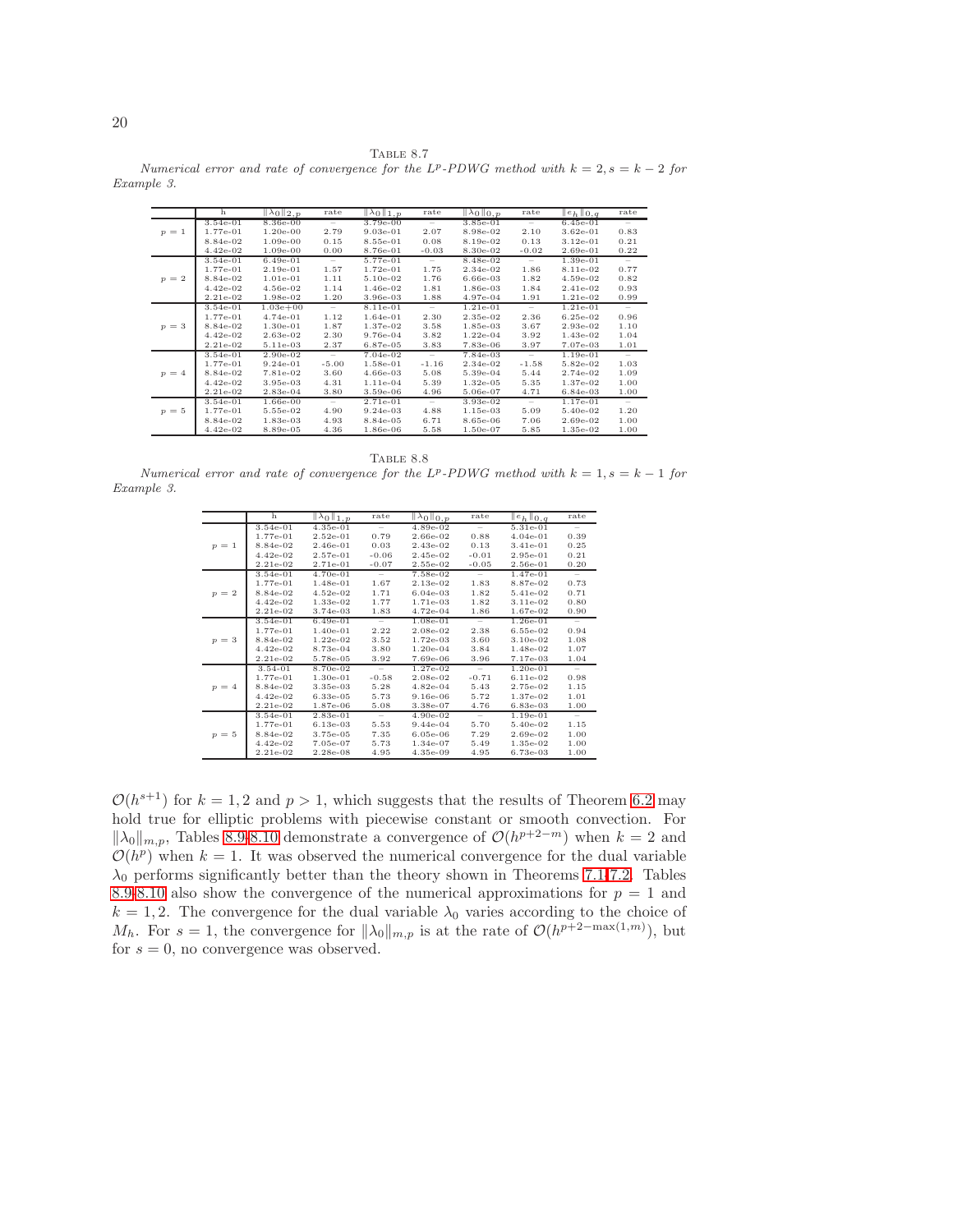<span id="page-20-7"></span>TABLE 8.9 Numerical error and rate of convergence for the  $L^p$ -PDWG method with  $k = 2$ ,  $s = k - 1$  for Example 4.

|         | h           | $\ \lambda_0\ _{2,p}$ | rate              | $\ \lambda_0\ _{1,p}$ | rate                     | $\ \lambda_0\ _{0,p}$ | rate                                                                                        | $\ e_h\ _{0,q}$ | rate                     |
|---------|-------------|-----------------------|-------------------|-----------------------|--------------------------|-----------------------|---------------------------------------------------------------------------------------------|-----------------|--------------------------|
|         | $3.54e-01$  | $4.52e-02$            | $\qquad \qquad =$ | 5.87e-03              | $\qquad \qquad =$        | $3.69e-03$            | $\qquad \qquad =$                                                                           | $2.34e-01$      | $\overline{\phantom{0}}$ |
|         | 1.77e-01    | $1.62e-02$            | 1.48              | $1.27e-03$            | 2.21                     | 8.91e-04              | 2.05                                                                                        | 8.70e-02        | 1.43                     |
| $p = 1$ | 8.84e-02    | $6.81e-03$            | 1.25              | $2.94e-04$            | 2.11                     | $2.21e-04$            | 2.01                                                                                        | 2.73e-02        | 1.67                     |
|         | $4.42e-02$  | $3.13e-03$            | 1.12              | 7.05e-05              | 2.06                     | $5.52e-05$            | 2.00                                                                                        | 7.88e-03        | 1.79                     |
|         | $2.21e-02$  | 1.51e-03              | 1.06              | $1.72e-05$            | 2.03                     | 1.38e-05              | 2.00                                                                                        | $2.13e-03$      | 1.89                     |
|         | $3.54e-01$  | $2.10e-01$            | $\qquad \qquad -$ | $3.29e-02$            | $\overline{\phantom{m}}$ | $1.24e-02$            | $\overline{\phantom{m}}$                                                                    | $3.44e-02$      |                          |
|         | 1.77e-01    | 3.87e-02              | 2.44              | 2.86e-03              | 3.52                     | 7.94e-04              | 3.97                                                                                        | 8.92e-03        | 1.95                     |
| $p = 2$ | 8.84e-02    | 7.90e-03              | 2.29              | $2.62e-04$            | 3.45                     | $4.99e-05$            | 3.99                                                                                        | $2.25e-03$      | 1.99                     |
|         | $4.42 - 02$ | 1.75e-03              | 2.17              | $2.62e-0.5$           | 3.32                     | $3.12e-06$            | 4.00                                                                                        | 5.636e-04       | 2.00                     |
|         | $2.21e-02$  | $4.14e-04$            | 2.08              | 2.88e-06              | 3.19                     | 1.95e-07              | 4.00                                                                                        | 1.41e-04        | 2.00                     |
|         | 3.54e-01    | 4.75e-01              | $\qquad \qquad -$ | $9.00e-02$            | $\hspace{0.1mm}$         | 2.47e-02              | $\overline{\phantom{m}}$                                                                    | 2.38e-02        |                          |
|         | 1.77e-01    | 7.43e-02              | 2.68              | 7.34e-03              | 3.62                     | 7.95e-04              | 4.96                                                                                        | 5.18e-03        | 2.20                     |
| $p = 3$ | 8.84e-02    | $6.28e-03$            | 3.56              | $3.22e-04$            | 4.51                     | $1.54e-05$            | 5.69                                                                                        | 1.19e-03        | 2.12                     |
|         | $4.42e-02$  | 8.25e-04              | 2.93              | $1.64e-05$            | 4.30                     | 3.08e-07              | 5.65                                                                                        | 2.76e-04        | 2.10                     |
|         | $2.21e-02$  | $4.48e-05$            | 2.75              | 9.48e-07              | 4.11                     | 6.75e-09              | 5.51                                                                                        | 6.55e-05        | 2.08                     |
|         | $3.54e-01$  | 2.87e-01              | $\qquad \qquad =$ | $6.20e-02$            | $\overline{\phantom{m}}$ | $1.34e-02$            | $\hspace{0.1in} \hspace{0.1in} \hspace{0.1in} \hspace{0.1in} \hspace{0.1in} \hspace{0.1in}$ | 1.97e-02        |                          |
|         | 1.77e-01    | $1.21e-01$            | 1.25              | 1.37e-02              | 2.18                     | 8.25e-04              | 4.02                                                                                        | $4.53e-03$      | 2.12                     |
| $p = 4$ | 8.84e-02    | 1.91e-02              | 2.66              | 5.84e-04              | 4.55                     | $1.18e-05$            | 6.13                                                                                        | $9.90e-04$      | 2.19                     |
|         | $4.42e-02$  | 1.39e-03              | 3.78              | 1.97e-05              | 4.89                     | 1.64e-07              | 6.17                                                                                        | $2.41e-04$      | 2.04                     |
|         |             |                       |                   |                       |                          |                       |                                                                                             |                 |                          |

Table 8.10

<span id="page-20-8"></span>Numerical error and rate of convergence for the  $L^p$ -PDWG method with  $k = 1, s = k - 1$  for Example 4.

|         | h          | $\ \lambda_0\ _{1,p}$ | rate                     | $\ \lambda_0\ _{0,p}$ | rate                     | $  e_h  _{0,q}$ | rate                     |
|---------|------------|-----------------------|--------------------------|-----------------------|--------------------------|-----------------|--------------------------|
|         | 1.77e-01   | 1.07e-00              | $\overline{\phantom{a}}$ | 8.89e-02              | $\overline{\phantom{a}}$ | 1.09e-00        |                          |
| $p = 1$ | 8.84e-02   | 8.14e-01              | 0.39                     | 4.59e-02              | 0.95                     | 7.15e-01        | 0.60                     |
|         | $4.42e-02$ | 8.01e-01              | 0.02                     | 4.37e-02              | 0.07                     | $5.42e-01$      | 0.40                     |
|         | 2.21e-02   | 8.21e-01              | $-0.03$                  | 4.50e-02              | $-0.04$                  | $4.52e-01$      | 0.26                     |
|         | 3.54e-01   | $1.16e-00$            | $\sim$                   | $1.33e-01$            | $\overline{\phantom{a}}$ | 3.01e-01        |                          |
|         | 1.77e-01   | $3.46e-01$            | 1.74                     | 3.50e-02              | 1.93                     | 1.57e-01        | 0.94                     |
| $p = 2$ | 8.84e-02   | $1.09e-01$            | 1.67                     | 1.07e-02              | 1.80                     | 7.68e-02        | 1.03                     |
|         | $4.42e-02$ | $3.23e-02$            | 1.75                     | 2.78e-03              | 1.85                     | 3.54e-02        | 1.12                     |
|         | $2.21e-02$ | 8.87e-03              | 1.86                     | 7.31e-04              | 1.93                     | 1.61e-02        | 1.13                     |
|         | $3.54e-01$ | $9.50e-01$            | $\sim$                   | $1.14e-01$            | $\sim$                   | $2.29e-01$      | $\overline{\phantom{m}}$ |
|         | 1.77e-01   | 2.37e-01              | 2.00                     | 2.91e-02              | 1.96                     | $1.16e-01$      | 0.98                     |
| $p = 3$ | 8.84e-02   | 2.69e-02              | 3.14                     | 3.59e-03              | 3.02                     | 5.40e-02        | 1.10                     |
|         | $4.42e-02$ | 2.08e-03              | 3.69                     | 3.33e-04              | 3.43                     | 2.60e-02        | 1.05                     |
|         | $2.21e-02$ | 1.61e-04              | 3.69                     | $3.17e-05$            | 3.40                     | $1.29e-02$      | 1.02                     |
|         | 3.54e-01   | 7.06e-00              | $\sim$                   | $1.24e-00$            | $\sim$                   | 5.98e-01        | $\overline{\phantom{a}}$ |
|         | 1.77e-01   | 1.67e-01              | 5.41                     | 1.77e-02              | 6.13                     | $1.35e-01$      | 2.14                     |
| $p = 4$ | 8.84e-02   | $1.12e-02$            | 3.90                     | 2.44e-03              | 2.86                     | 5.41e-02        | 1.32                     |
|         | $4.42e-02$ | $1.03e-03$            | 3.44                     | 1.99e-04              | 3.61                     | $2.61e-02$      | 1.05                     |
|         | 2.21e-02   | $6.60e-0.5$           | 3.96                     | $1.21e-0.5$           | 4.04                     | 1.27e-02        | 1.04                     |

## REFERENCES

- [1] I. BABUSKA, The finite element method for elliptic equations with discontinuous coefficients, Computing 5, pp. 207-213, 1970.
- [2] F. Brezzi, On the existence, uniqueness, and approximation of saddle point problems arising from Lagrange multipliers, RAIRO, 8, pp. 129-151, 1974.
- <span id="page-20-4"></span>[3] R. DURAN, Error analysis in  $L^p$ ,  $1 \leq p \leq \infty$ , for mixed finite element methods for linear and quasi-linear elliptic problems, Mathematical Modeling and Numerical Analysis, vol. 22, pp. 371-387, 1988.
- <span id="page-20-6"></span>[4] C. VOGEL AND M. OMAN, *Iterative Methods For Total Variation Denoising*, SIAM Journal on Scientific Computing, vol. 17, pp. 227-238, 1996.
- <span id="page-20-5"></span>[5] C. Wang, A new primal-dual weak Galerkin finite element method for ill-posed elliptic Cauchy problems, Journal of Computational and Applied Mathematics, vol. 371, pp. 112629, 2020.
- <span id="page-20-1"></span>[6] C. Wang, New discretization schemes for time-harmonic Maxwell equations by weak Galerkin finite element methods, Journal of Computational and Applied Mathematics, vol. 341, pp. 127-143, 2018.
- <span id="page-20-2"></span>[7] C. Wang and J. Wang, Discretization of div-curl systems by weak Galerkin finite element methods on polyhedral partitions, Journal of Scientific Computing, vol. 68, pp. 1144-1171, 2016.
- <span id="page-20-0"></span>[8] C. WANG AND J. WANG, A primal-dual weak Galerkin finite element method for second order elliptic equations in non-divergence form, Math. Comp., vol. 87, pp. 515-545, 2018.
- <span id="page-20-3"></span>[9] C. WANG AND J. WANG, A hybridized formulation for weak Galerkin finite element methods for biharmonic equation on polygonal or polyhedral meshes, International Journal of Numerical Analysis and Modeling, vol. 12, pp. 302-317, 2015.